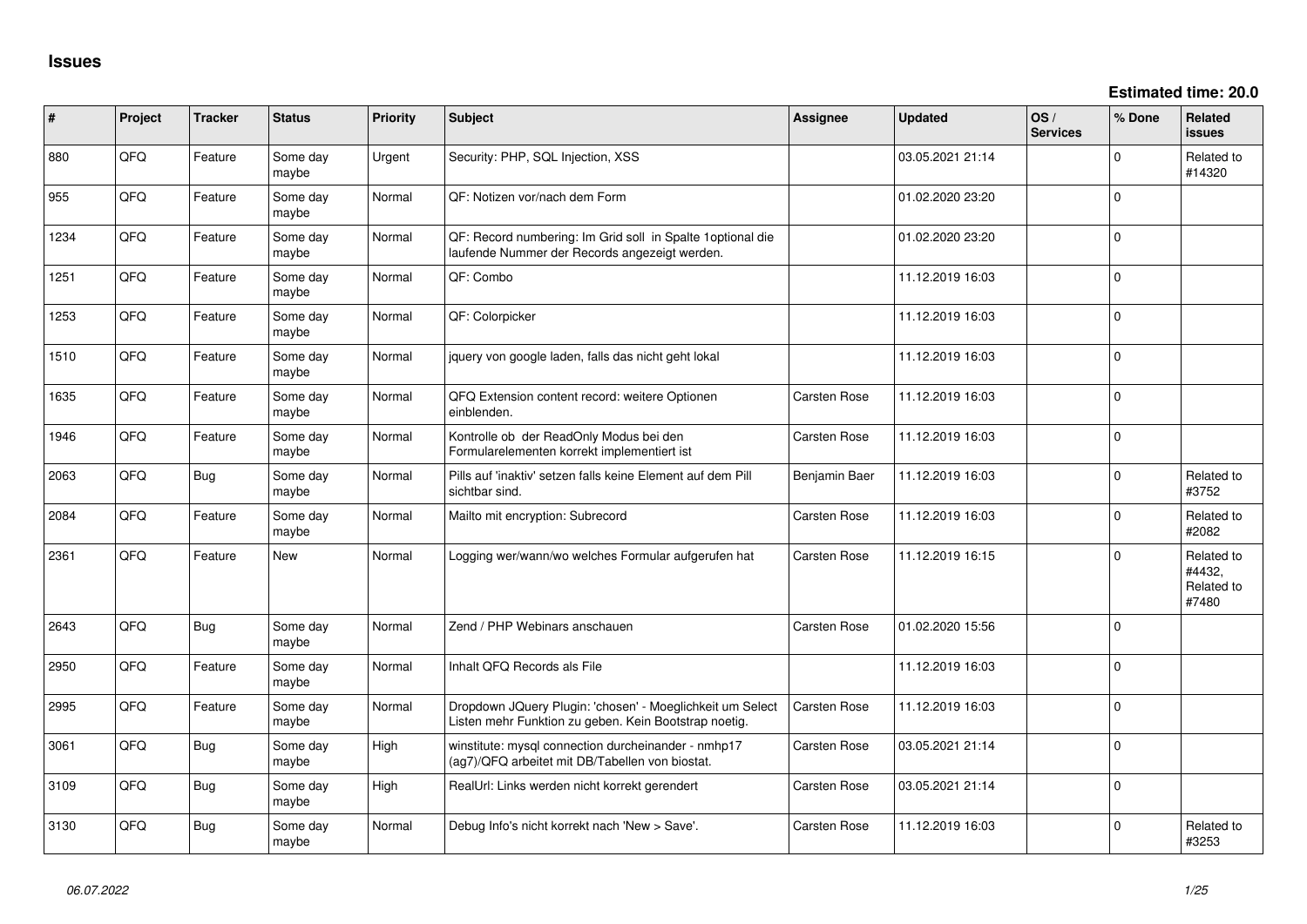| $\vert$ # | Project | <b>Tracker</b> | <b>Status</b>     | <b>Priority</b> | <b>Subject</b>                                                                                                                | Assignee            | <b>Updated</b>   | OS/<br><b>Services</b> | % Done      | Related<br><b>issues</b>                    |
|-----------|---------|----------------|-------------------|-----------------|-------------------------------------------------------------------------------------------------------------------------------|---------------------|------------------|------------------------|-------------|---------------------------------------------|
| 3216      | QFQ     | Feature        | Some day<br>maybe | Normal          | dynamic update für checkbox label2                                                                                            | <b>Carsten Rose</b> | 11.12.2019 16:03 |                        | $\Omega$    | Related to<br>#2081                         |
| 3267      | QFQ     | Feature        | Some day<br>maybe | Normal          | 2 Forms auf einer Seite: real + Read only                                                                                     | Carsten Rose        | 11.12.2019 16:03 |                        | $\Omega$    |                                             |
| 3273      | QFQ     | Feature        | Some day<br>maybe | Low             | Dirty Flag in Form                                                                                                            | Carsten Rose        | 11.12.2019 16:02 |                        | $\Omega$    |                                             |
| 3285      | QFQ     | Feature        | Some day<br>maybe | Normal          | Zeichenlimit pro Feld: textarea / editor                                                                                      | Carsten Rose        | 11.12.2019 16:02 |                        | $\Omega$    |                                             |
| 3291      | QFQ     | Feature        | Some day<br>maybe | Normal          | AutoCron websiteToken                                                                                                         | Carsten Rose        | 11.12.2019 16:02 |                        | $\Omega$    | Related to<br>#4250                         |
| 3331      | QFQ     | Feature        | Some day<br>maybe | Normal          | Default Tooltip fuer _page? Links: mit Form und Record ID                                                                     | Carsten Rose        | 11.12.2019 16:02 |                        | $\Omega$    |                                             |
| 3332      | QFQ     | Feature        | Some day<br>maybe | Normal          | Uploads: Thumbnails, Details zum hochgeladenen File                                                                           | <b>Carsten Rose</b> | 11.12.2019 16:02 |                        | $\Omega$    | Related to<br>#3264,<br>Related to<br>#5333 |
| 3349      | QFQ     | <b>Bug</b>     | Some day<br>maybe | Normal          | config.qfq.ini: a) vertraegt keine '=' im Value (z.B. Passwort),<br>b) Values sollten in ticks einschliessbar sein (spaces, ) | <b>Carsten Rose</b> | 11.12.2019 16:02 |                        | $\Omega$    |                                             |
| 3350      | QFQ     | Feature        | Some day<br>maybe | Normal          | FormEditor: Hilfetext hinter 'checktype'                                                                                      | Carsten Rose        | 11.12.2019 16:02 |                        | $\Omega$    |                                             |
| 3385      | QFQ     | Feature        | Some day<br>maybe | Normal          | templateGroup: insert/update/delete non primary records                                                                       | <b>Carsten Rose</b> | 11.12.2019 16:02 |                        | $\Omega$    |                                             |
| 3415      | QFQ     | Feature        | Some day<br>maybe | Normal          | FE Login Box Templatefile                                                                                                     | Benjamin Baer       | 11.12.2019 16:02 |                        | $\Omega$    |                                             |
| 3432      | QFQ     | Feature        | New               | Normal          | subrecord: dynamicUpdate                                                                                                      | <b>Carsten Rose</b> | 11.06.2020 21:10 |                        | $\mathbf 0$ | Related to<br>#5691                         |
| 3457      | QFQ     | Feature        | Some day<br>maybe | Normal          | LDAP: concat multi values to one single entry                                                                                 | <b>Carsten Rose</b> | 11.12.2019 16:02 |                        | $\Omega$    |                                             |
| 3458      | QFQ     | Feature        | Some day<br>maybe | Normal          | Display 'Edit Form Element'-Checkbox on form: should<br>depend on FE Group                                                    | <b>Carsten Rose</b> | 11.12.2019 16:02 |                        | $\Omega$    | Related to<br>#3447                         |
| 3495      | QFQ     | Feature        | Some day<br>maybe | Normal          | Predifined Parameter werden nicht in '+' (add new record)<br>SIP gerendert.                                                   |                     | 11.12.2019 16:02 |                        | $\Omega$    |                                             |
| 3504      | QFQ     | Feature        | <b>New</b>        | Normal          | Logging: welche Action FEs werden wann wie ausgefuehrt                                                                        | Carsten Rose        | 01.02.2020 23:21 |                        | $\Omega$    | Related to<br>#5458,<br>Related to<br>#4092 |
| 3537      | QFQ     | Feature        | Some day<br>maybe | Low             | SHOW COLUMNS FROM tableName - Extend '{{!'<br>definition                                                                      | Carsten Rose        | 11.12.2019 16:02 |                        | $\Omega$    |                                             |
| 3547      | QFQ     | <b>Bug</b>     | New               | Normal          | FE of type 'note' causes writing of empty fields.                                                                             | Carsten Rose        | 01.02.2020 23:21 |                        | $\Omega$    |                                             |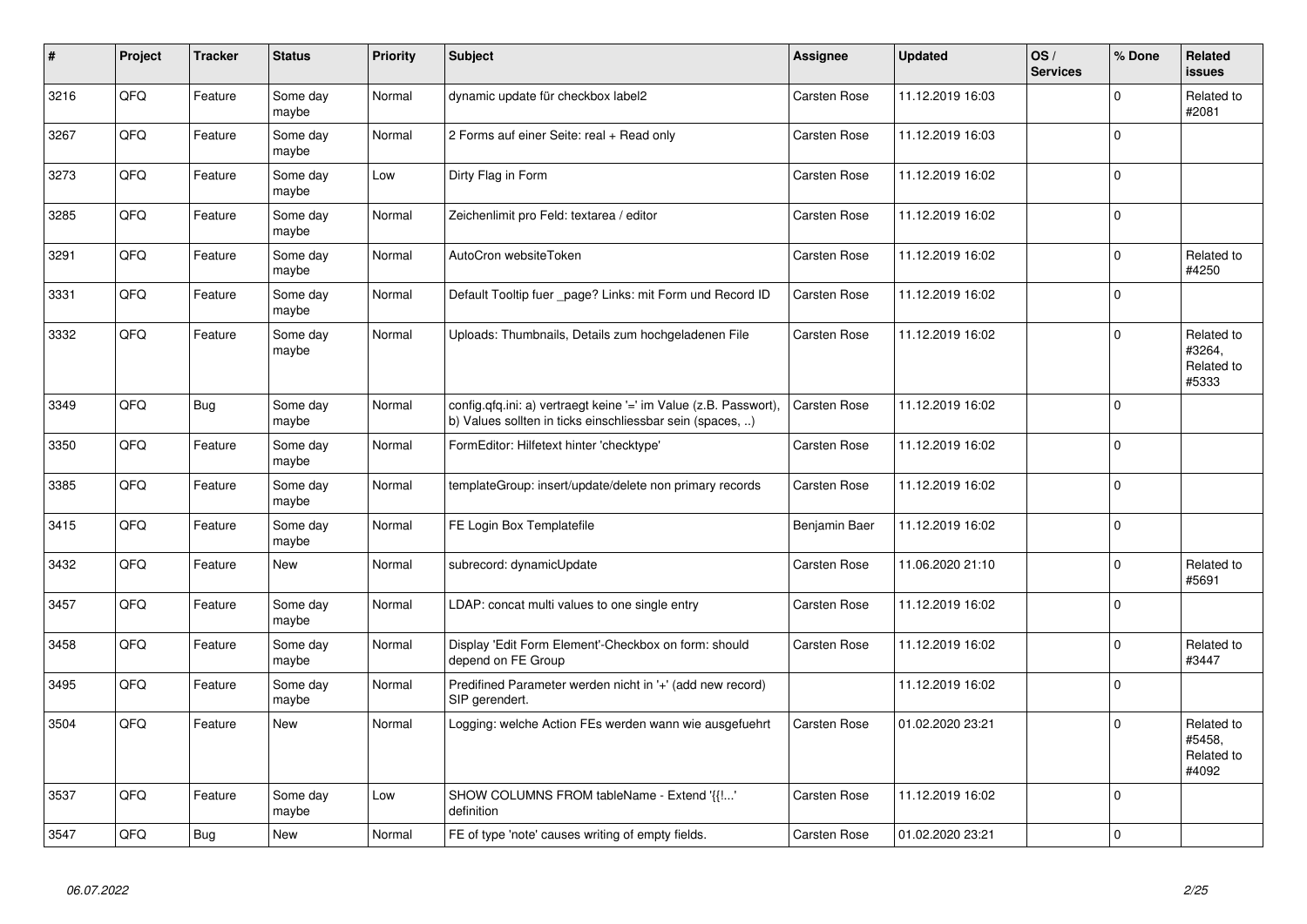| #    | Project | <b>Tracker</b> | <b>Status</b>     | <b>Priority</b> | <b>Subject</b>                                                                                                                               | <b>Assignee</b>     | <b>Updated</b>   | OS/<br><b>Services</b> | % Done   | Related<br><b>issues</b> |
|------|---------|----------------|-------------------|-----------------|----------------------------------------------------------------------------------------------------------------------------------------------|---------------------|------------------|------------------------|----------|--------------------------|
| 3567 | QFQ     | Feature        | Some day<br>maybe | Low             | 'Save', 'Close', 'New' als FormElement                                                                                                       |                     | 11.12.2019 16:02 |                        | $\Omega$ |                          |
| 3570 | QFQ     | Bug            | Some day<br>maybe | High            | Formular mit prmitnew permitEdit=Always wird nicht<br>aufgerufen (ist leer)                                                                  | Carsten Rose        | 03.05.2021 21:14 |                        | $\Omega$ |                          |
| 3588 | QFQ     | Bug            | Some day<br>maybe | Normal          | templateGroup: versteckte Elemente werden weiterhin<br>gespeichert.                                                                          | Carsten Rose        | 11.12.2019 16:02 |                        | $\Omega$ |                          |
| 3617 | QFQ     | Feature        | Some day<br>maybe | Normal          | Load javascripts at bottom                                                                                                                   |                     | 11.12.2019 16:02 |                        | $\Omega$ |                          |
| 3646 | QFQ     | Feature        | Some day<br>maybe | Normal          | Moeglichkeit HTML Tags in Reports auszugeben (zu<br>enkodieren: htmlspecialchars)                                                            |                     | 11.12.2019 16:02 |                        | $\Omega$ | Related to<br>#14320     |
| 3666 | QFQ     | Feature        | Some day<br>maybe | Normal          | a) Performance Messung: mysql_real_escape_string() im<br>Vergleich zu str replace(), b) doppeltes Aufrufen von<br>mysql_real_escape_string() | <b>Carsten Rose</b> | 11.12.2019 16:02 |                        | $\Omega$ |                          |
| 3677 | QFQ     | Feature        | Some day<br>maybe | Normal          | wkhtmltopdf: FE User access prohibited, if client IP changes<br><b>\$TYPO3 CONF VARS[FE][lockIP]</b>                                         | <b>Carsten Rose</b> | 11.12.2019 16:02 |                        | $\Omega$ |                          |
| 3682 | QFQ     | Bug            | Some day<br>maybe | Normal          | Dynamic update: Radio buttons                                                                                                                | Carsten Rose        | 11.12.2019 16:02 |                        | $\Omega$ |                          |
| 3692 | QFQ     | Feature        | Some day<br>maybe | Normal          | QFQ Webseite                                                                                                                                 | Benjamin Baer       | 11.12.2019 16:02 |                        | $\Omega$ | Related to<br>#5033      |
| 3708 | QFQ     | Feature        | Some day<br>maybe | Normal          | Form: input - 'specialchars', 'none'  gewisse tags erlauben,<br>andere verbieten                                                             | Carsten Rose        | 11.12.2019 16:02 |                        | $\Omega$ | Related to<br>#14320     |
| 3727 | QFQ     | Feature        | <b>New</b>        | High            | Security: Session Hijacking erschweren                                                                                                       | Carsten Rose        | 03.05.2021 21:14 |                        | $\Omega$ |                          |
| 3750 | QFQ     | Bug            | Some day<br>maybe | Normal          | FE in a row: if one violates check, all are red                                                                                              | <b>Carsten Rose</b> | 11.12.2019 16:03 |                        | $\Omega$ |                          |
| 3782 | QFQ     | Bug            | Priorize          | Normal          | Bei fehlerhafter Eingabe (z.B. Datum) sollte das erwartete<br>Format angezeigt werden                                                        | <b>Carsten Rose</b> | 01.02.2020 10:13 |                        | $\Omega$ |                          |
| 3811 | QFQ     | Bug            | Some day<br>maybe | Normal          | Dynamic Update: extraButtonInfo - Text aktualisieren                                                                                         | Carsten Rose        | 11.12.2019 16:03 |                        | $\Omega$ | Related to<br>#11517     |
| 3848 | QFQ     | Feature        | Some day<br>maybe | High            | Antivirus check fuer Upload files in qfq?                                                                                                    | Carsten Rose        | 03.05.2021 21:14 |                        | $\Omega$ | Related to<br>#4131      |
| 3864 | QFQ     | Feature        | <b>New</b>        | Normal          | Encrypt / decrypt field                                                                                                                      | Enis Nuredini       | 30.06.2022 16:29 |                        | $\Omega$ |                          |
| 3867 | QFQ     | Feature        | Priorize          | Normal          | Readonly Formular: Template Groups add/delete<br>ausbeldnen                                                                                  | Carsten Rose        | 05.05.2021 22:12 |                        | $\Omega$ |                          |
| 3877 | QFQ     | Feature        | Some day<br>maybe | Normal          | FormEditor: die Felder die aktuell nicht gebraucht werden<br>nur auf readonly/disabled setzen (nicht ausblenden > das<br>irritiert.          | Carsten Rose        | 11.12.2019 16:03 |                        | $\Omega$ |                          |
| 3878 | QFQ     | Feature        | Some day<br>maybe | Normal          | Form 'FormElement': Spalte 'name' typeAhead mit<br>Spaltennamen der Primarytable.                                                            |                     | 11.12.2019 16:03 |                        | $\Omega$ |                          |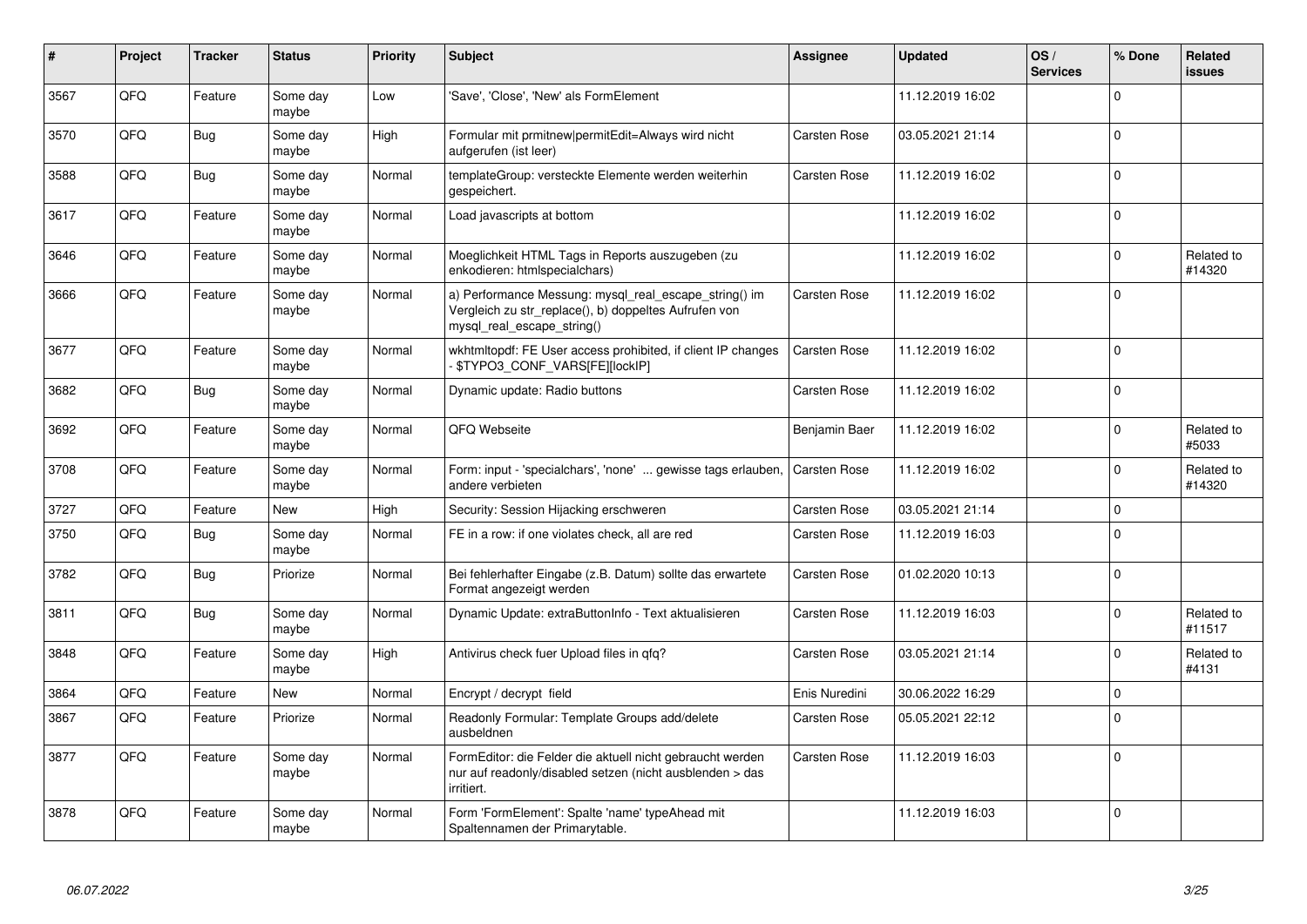| #    | Project | <b>Tracker</b> | <b>Status</b>     | <b>Priority</b> | <b>Subject</b>                                                                                                                                           | <b>Assignee</b>     | <b>Updated</b>   | OS/<br><b>Services</b> | % Done       | Related<br><b>issues</b>                    |
|------|---------|----------------|-------------------|-----------------|----------------------------------------------------------------------------------------------------------------------------------------------------------|---------------------|------------------|------------------------|--------------|---------------------------------------------|
| 3879 | QFQ     | Feature        | Some day<br>maybe | Normal          | Form 'FormElement': Beim Feld 'name' rechts in der Notiz<br>einen Link einblenden - a) aktuelle Definition anzeigen, b)<br>Spalte in der Tabelle anlegen |                     | 11.12.2019 16:03 |                        | $\Omega$     |                                             |
| 3880 | QFQ     | Feature        | Some day<br>maybe | Normal          | Form 'Form': anlegen einer Tabelle                                                                                                                       |                     | 14.01.2021 10:12 |                        | $\Omega$     |                                             |
| 3882 | QFQ     | Bug            | Some day<br>maybe | Normal          | templateGroup: disable 'add' if limit is reached - funktioniert<br>nicht wenn bereits records existierten                                                | Carsten Rose        | 11.12.2019 16:03 |                        | $\Omega$     |                                             |
| 3895 | QFQ     | Bug            | Some day<br>maybe | Normal          | typeahead pedantic: on lehrkredit Idap webpass - if only one<br>person is in dropdown, such person can't be selected                                     | <b>Carsten Rose</b> | 11.12.2019 16:03 |                        | $\Omega$     |                                             |
| 3900 | QFQ     | Feature        | Some day<br>maybe | Normal          | Extend documentation of 'Copy / Paste'                                                                                                                   | <b>Carsten Rose</b> | 11.12.2019 16:03 |                        | $\Omega$     | Related to<br>#3899                         |
| 3905 | QFQ     | Feature        | Some day<br>maybe | Normal          | Documentation: Best Practice anhand eines Online<br>Bewerbungstools                                                                                      | <b>Carsten Rose</b> | 11.12.2019 16:03 |                        | $\Omega$     |                                             |
| 3941 | QFQ     | Feature        | Some day<br>maybe | Normal          | sqlAfter: es sollten mehrere moeglich sein                                                                                                               | <b>Carsten Rose</b> | 11.12.2019 16:03 |                        | $\Omega$     | Related to<br>#3942                         |
| 3942 | QFQ     | Feature        | Some day<br>maybe | Normal          | Action Elemente: neu generierte IDs via FE weitergeben                                                                                                   | <b>Carsten Rose</b> | 11.12.2019 16:03 |                        | <sup>0</sup> | Related to<br>#3941                         |
| 3947 | QFQ     | Feature        | Some day<br>maybe | Normal          | Attack detectect: logout current user                                                                                                                    | <b>Carsten Rose</b> | 11.12.2019 16:03 |                        | $\Omega$     | Related to<br>#5458,<br>Related to<br>#6299 |
| 3967 | QFQ     | Feature        | Some day<br>maybe | High            | Report: Checkbox, Radio, Dropdown, Input welches ohne<br>Submit funktioniert - 'Inline-Form'                                                             | <b>Carsten Rose</b> | 03.05.2021 21:14 |                        | $\Omega$     |                                             |
| 3990 | QFQ     | Feature        | Some day<br>maybe | High            | custom class definition: add space automatically                                                                                                         | <b>Carsten Rose</b> | 03.05.2021 21:14 |                        | $\Omega$     |                                             |
| 3991 | QFQ     | Feature        | Some day<br>maybe | Normal          | report: Columnname '_skipWrap' skips 'fbeg', 'fend'                                                                                                      | <b>Carsten Rose</b> | 11.12.2019 16:03 |                        | $\mathbf 0$  |                                             |
| 4008 | QFQ     | Bug            | Some day<br>maybe | Normal          | FormElemen.type=sendmail: wrong 'TO' if 'real<br>name <rea@mail.to>' is used</rea@mail.to>                                                               | <b>Carsten Rose</b> | 11.12.2019 16:03 |                        | $\mathbf 0$  |                                             |
| 4018 | QFQ     | Feature        | <b>New</b>        | Normal          | typeahead: long query parameter / answer triggers 'Attack<br>detected' and purges current SIP storage.                                                   | Carsten Rose        | 29.06.2022 22:46 |                        | 0            | Related to<br>#9077                         |
| 4023 | QFQ     | Feature        | New               | Normal          | prepared statements - FE action: salveld, sqllnsert,<br>sqlUpdate, sqlDelete, sqlBefore, sqlAfter                                                        | <b>Carsten Rose</b> | 11.12.2019 16:15 |                        | $\Omega$     |                                             |
| 4026 | QFQ     | Feature        | Some day<br>maybe | Normal          | sqlLog.sql: log number of FE.id                                                                                                                          | Carsten Rose        | 11.12.2019 16:03 |                        | $\pmb{0}$    | Related to<br>#5458                         |
| 4027 | QFQ     | Feature        | Some day<br>maybe | Normal          | Missing: orange 'check' / 'bullet'                                                                                                                       |                     | 11.12.2019 16:03 |                        | $\mathbf 0$  |                                             |
| 4050 | QFQ     | Feature        | New               | Normal          | sql.log: 1) FormElement ID which causes a specific action,<br>2) Result in the same row.                                                                 | <b>Carsten Rose</b> | 15.04.2020 11:35 |                        | 0            | Related to<br>#5458                         |
| 4082 | QFQ     | Feature        | New               | Normal          | Dynamic Update: modeSql - useful default                                                                                                                 | Carsten Rose        | 01.02.2020 23:22 |                        | $\mathbf 0$  |                                             |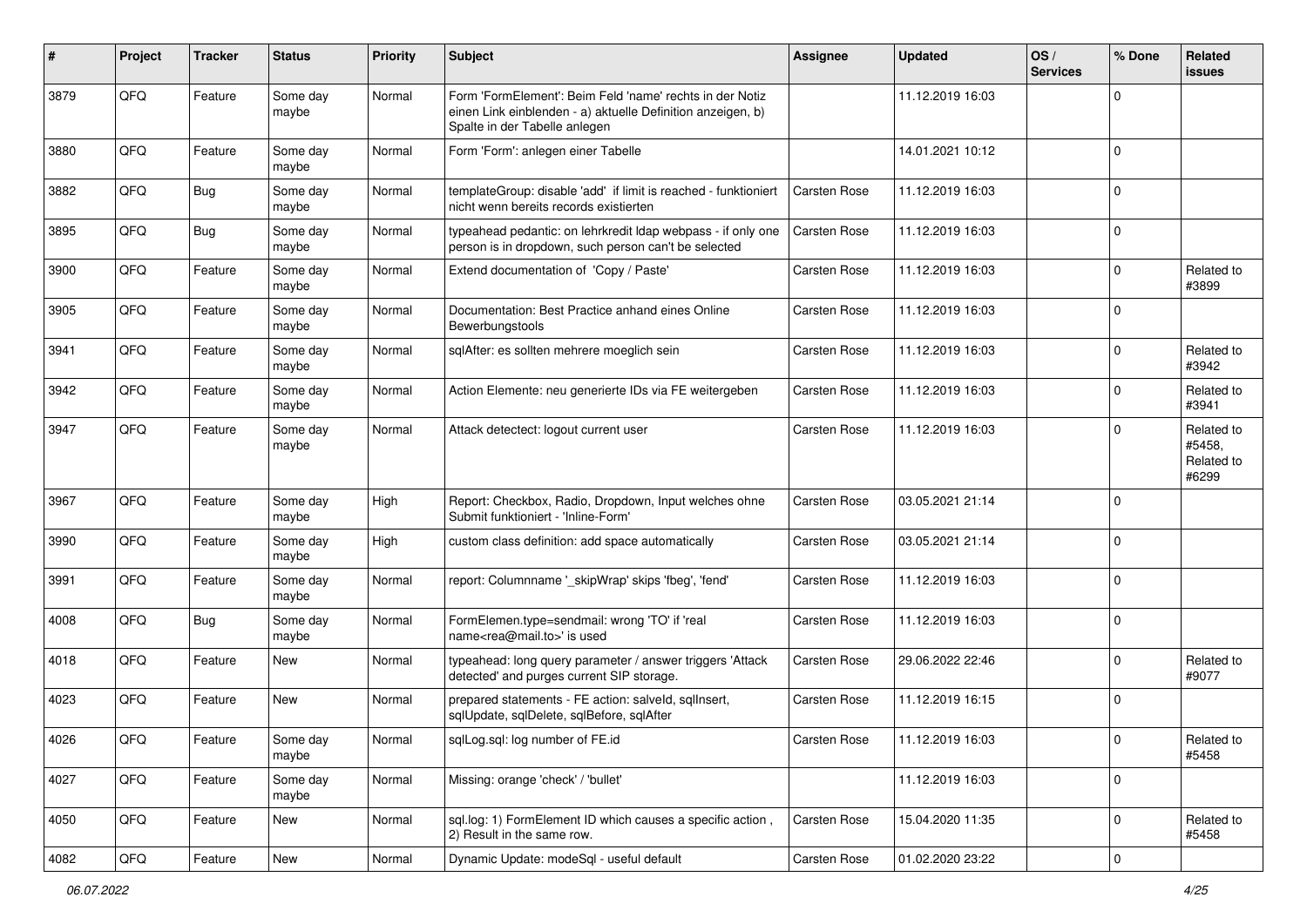| #    | Project | <b>Tracker</b> | <b>Status</b>     | <b>Priority</b> | <b>Subject</b>                                                                                                                                           | <b>Assignee</b>     | <b>Updated</b>   | OS/<br><b>Services</b> | % Done      | Related<br><b>issues</b>                    |
|------|---------|----------------|-------------------|-----------------|----------------------------------------------------------------------------------------------------------------------------------------------------------|---------------------|------------------|------------------------|-------------|---------------------------------------------|
| 4092 | QFQ     | <b>Bug</b>     | Some day<br>maybe | Normal          | 1) Logging verbessern wann welches FE warum ausgefuehrt<br>wird, 2) Documentation: Best Practice Template Group                                          | <b>Carsten Rose</b> | 01.02.2020 23:19 |                        | $\Omega$    | Related to<br>#3504                         |
| 4122 | QFQ     | Bug            | Some day<br>maybe | Normal          | file: Render Mode hat keinen Effekt                                                                                                                      |                     | 11.12.2019 16:03 |                        | $\Omega$    |                                             |
| 4138 | QFQ     | <b>Bug</b>     | Some day<br>maybe | Normal          | style fehlt                                                                                                                                              |                     | 11.12.2019 16:03 |                        | $\Omega$    |                                             |
| 4194 | QFQ     | Feature        | In Progress       | Normal          | Bootstrap 4 ist jetzt offiziel                                                                                                                           |                     | 03.05.2021 20:47 |                        | $\Omega$    | Related to<br>#10114                        |
| 4197 | QFQ     | Feature        | Some day<br>maybe | Normal          | Unit Test fuer JSON Stream von QuickFormQuery.php ><br>doForm()                                                                                          | <b>Carsten Rose</b> | 11.12.2019 16:03 |                        | $\Omega$    |                                             |
| 4250 | QFQ     | Feature        | <b>New</b>        | Normal          | AutoCron in QFQ via PHP                                                                                                                                  | <b>Carsten Rose</b> | 01.02.2020 23:21 |                        | $\Omega$    | Related to<br>#3292.<br>Related to<br>#3291 |
| 4258 | QFQ     | Feature        | Some day<br>maybe | High            | <b>System Defaults: Forms</b>                                                                                                                            | <b>Carsten Rose</b> | 03.05.2021 21:14 |                        | $\Omega$    |                                             |
| 4259 | QFQ     | Feature        | Some day<br>maybe | Normal          | Instant trigger a cron job                                                                                                                               | <b>Carsten Rose</b> | 11.12.2019 16:03 |                        | $\mathbf 0$ |                                             |
| 4279 | QFQ     | Bug            | Some day<br>maybe | High            | config.linkVars lost                                                                                                                                     | <b>Carsten Rose</b> | 03.05.2021 21:14 |                        | $\Omega$    |                                             |
| 4293 | QFQ     | Bug            | Some day<br>maybe | Normal          | Download broken if token 'd:' is missing - but no error<br>message                                                                                       | <b>Carsten Rose</b> | 11.12.2019 16:03 |                        | $\Omega$    | Related to<br>#7514                         |
| 4328 | QFQ     | Bug            | Some day<br>maybe | Normal          | Error Message: Show FE name/number on problems in FE                                                                                                     | <b>Carsten Rose</b> | 01.02.2020 23:20 |                        | $\Omega$    |                                             |
| 4330 | QFQ     | Feature        | Some day<br>maybe | Normal          | Error Message: report missing {{ / }} in sqlUpdate, sqlInsert,<br>sqlDelete, sqlAfter, sqlBefore in FE action elements.                                  | <b>Carsten Rose</b> | 01.02.2020 23:20 |                        | $\Omega$    |                                             |
| 4343 | QFQ     | Feature        | Some day<br>maybe | Normal          | Link: Classifier to add 'attributes'                                                                                                                     | <b>Carsten Rose</b> | 01.02.2020 23:20 |                        | $\Omega$    | Related to<br>#14077                        |
| 4349 | QFQ     | Feature        | Some day<br>maybe | Normal          | link download: downloaded external URL to<br>deliver/concatenate - check mimetipe and handle it correctly                                                | Carsten Rose        | 11.12.2019 16:02 |                        | $\Omega$    |                                             |
| 4365 | QFQ     | Feature        | Some day<br>maybe | Normal          | Multi Language: new way of config                                                                                                                        | Carsten Rose        | 01.02.2020 23:20 |                        | $\Omega$    |                                             |
| 4398 | QFQ     | Bug            | Some day<br>maybe | Normal          | Typeahead: mouse click in a prefilled input opens a single<br>item dropdown with the current value - click on it seems to<br>set the value, not the key. | Benjamin Baer       | 01.02.2020 23:20 |                        | $\Omega$    | Related to<br>#4457                         |
| 4413 | QFQ     | Feature        | <b>New</b>        | Normal          | fieldset: show/hidden, modeSql, dynamicUpdate                                                                                                            | <b>Carsten Rose</b> | 09.02.2022 15:19 |                        | $\Omega$    |                                             |
| 4420 | QFQ     | Feature        | Some day<br>maybe | Normal          | Client: Local Storage - store the changes of a form, local in<br>the browser.                                                                            | Benjamin Baer       | 11.12.2019 16:02 |                        | 0           |                                             |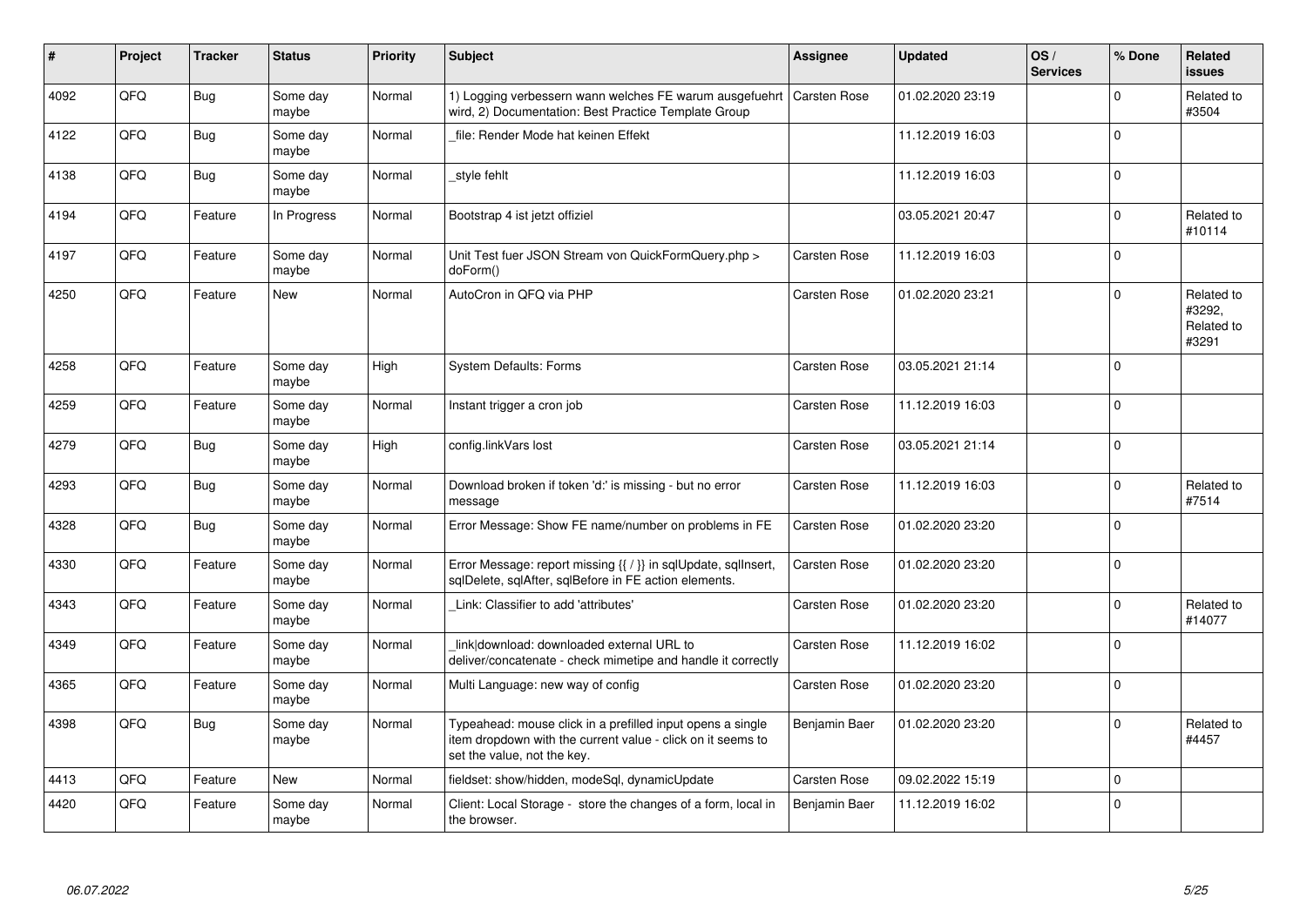| ∦    | Project | <b>Tracker</b> | <b>Status</b>     | <b>Priority</b> | <b>Subject</b>                                                                                         | Assignee            | <b>Updated</b>   | OS/<br><b>Services</b> | % Done      | Related<br><b>issues</b>                    |
|------|---------|----------------|-------------------|-----------------|--------------------------------------------------------------------------------------------------------|---------------------|------------------|------------------------|-------------|---------------------------------------------|
| 4433 | QFQ     | Feature        | Some day<br>maybe | Normal          | Log when SIP will be destroyed by QFQ for any (security)<br>reason                                     |                     | 01.02.2020 23:20 |                        | $\mathbf 0$ | Related to<br>#4432,<br>Related to<br>#5458 |
| 4435 | QFQ     | Feature        | Some day<br>maybe | Normal          | Report: striptags - specify allowed tags                                                               |                     | 01.02.2020 23:20 |                        | $\mathbf 0$ |                                             |
| 4439 | QFQ     | Feature        | Some day<br>maybe | Normal          | Log: report all actions fired by an FE Element, incl. the<br>original directive (slaveld, sqllnsert, ) |                     | 01.02.2020 23:20 |                        | $\mathsf 0$ | Related to<br>#4432.<br>Related to<br>#5458 |
| 4440 | QFQ     | Feature        | Some day<br>maybe | Normal          | Manual.rst: explain how to. expand PHP Session to 4h                                                   |                     | 11.12.2019 16:02 |                        | $\mathbf 0$ |                                             |
| 4441 | QFQ     | <b>Bug</b>     | Some day<br>maybe | Normal          | \$ SERVER Vars sollten nur aus dem Store genommen<br>werden - Code entsprechend anpassen.              |                     | 11.12.2019 16:02 |                        | $\pmb{0}$   |                                             |
| 4442 | QFQ     | Feature        | Some day<br>maybe | Normal          | Special Column Name: _link - new symbol G (Glyph) to<br>choose any available symbol                    |                     | 11.12.2019 16:02 |                        | $\mathbf 0$ |                                             |
| 4443 | QFQ     | Feature        | Some day<br>maybe | Normal          | Form: multiple secondary tables                                                                        |                     | 01.02.2020 23:20 |                        | $\mathbf 0$ |                                             |
| 4444 | QFQ     | Feature        | Some day<br>maybe | Normal          | FE.type=upload: detect mime type                                                                       |                     | 11.12.2019 16:02 |                        | $\mathbf 0$ | Related to<br>#4303                         |
| 4445 | QFQ     | Feature        | Some day<br>maybe | Normal          | template group: Option to simulate fieldset                                                            |                     | 28.06.2021 14:11 |                        | $\mathbf 0$ |                                             |
| 4446 | QFQ     | Feature        | Some day<br>maybe | Normal          | New FE get same feldContainerId as last modifed FE                                                     |                     | 01.02.2020 23:20 |                        | $\mathbf 0$ |                                             |
| 4454 | QFQ     | Bug            | Some day<br>maybe | Normal          | Required Elements: multiple elements in a row - whole row<br>marked if only one input is empty.        | Benjamin Baer       | 01.02.2020 23:20 |                        | $\mathbf 0$ |                                             |
| 4457 | QFQ     | <b>Bug</b>     | Priorize          | Normal          | typeahead: pressing return to select an item, saves the form<br>and closes the form.                   | Benjamin Baer       | 03.01.2022 08:01 |                        | $\Omega$    | Related to<br>#4398                         |
| 4528 | QFQ     | Bug            | Some day<br>maybe | Normal          | extraButtonLock mit SQLAhead Bug                                                                       | <b>Carsten Rose</b> | 01.02.2020 23:19 |                        | $\mathbf 0$ |                                             |
| 4536 | QFQ     | Feature        | Some day<br>maybe | Normal          | FE upload: problem with delete if mutliple uploads an<br>FE.name="                                     |                     | 01.02.2020 23:20 |                        | $\mathsf 0$ |                                             |
| 4546 | QFQ     | Bug            | Some day<br>maybe | Normal          | NH: SIP storage is destroyed                                                                           |                     | 01.02.2020 23:20 |                        | $\Omega$    |                                             |
| 4549 | QFQ     | Bug            | Some day<br>maybe | Normal          | TemplateGroups: FE.type SELECT loose selected value<br>after save                                      | <b>Carsten Rose</b> | 01.02.2020 23:20 |                        | $\mathbf 0$ | Related to<br>#4548,<br>Related to<br>#4771 |
| 4551 | QFQ     | Feature        | Some day<br>maybe | Normal          | Set 'pills' via dynamicUpdate to show/hide/disabled                                                    |                     | 01.02.2020 23:20 |                        | $\mathbf 0$ | Related to<br>#3752                         |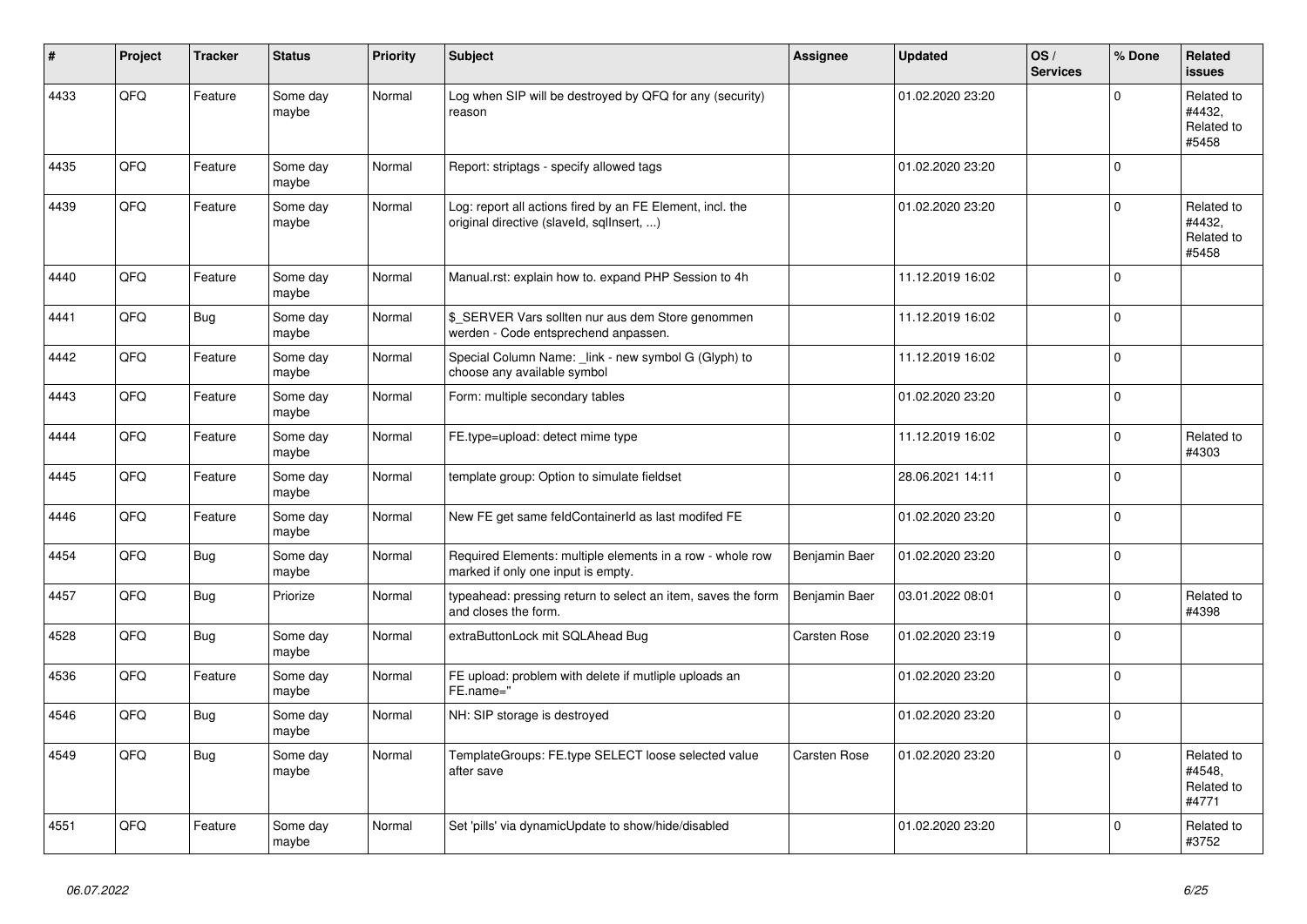| ∦    | Project | <b>Tracker</b> | <b>Status</b>     | <b>Priority</b> | <b>Subject</b>                                                                                                                                                | <b>Assignee</b>     | <b>Updated</b>   | OS/<br><b>Services</b> | % Done      | Related<br>issues                              |
|------|---------|----------------|-------------------|-----------------|---------------------------------------------------------------------------------------------------------------------------------------------------------------|---------------------|------------------|------------------------|-------------|------------------------------------------------|
| 4583 | QFQ     | Bug            | Some day<br>maybe | Normal          | Dynamic Update bei TypeAhead Feldern                                                                                                                          | <b>Carsten Rose</b> | 01.02.2020 23:19 |                        | $\Omega$    |                                                |
| 4606 | QFQ     | Feature        | Some day<br>maybe | Normal          | link: qualifier to render bootstrap button                                                                                                                    | <b>Carsten Rose</b> | 01.02.2020 23:19 |                        | $\Omega$    |                                                |
| 4626 | QFQ     | Feature        | Some day<br>maybe | Normal          | Mobile View: 'classBody=qfq-form-right' makes no sense                                                                                                        |                     | 01.02.2020 23:20 |                        | $\Omega$    |                                                |
| 4627 | QFQ     | Feature        | Some day<br>maybe | Normal          | dbupdate: all tables - check 'create', 'modified' if it is possible<br>to change to default 'CURRENT_TIMESTAMP' and modified<br>'ON UPDATE CURRENT TIMESTAMP' |                     | 01.02.2020 23:20 |                        | $\Omega$    |                                                |
| 4640 | QFQ     | Feature        | Some day<br>maybe | Normal          | Rename System Forms                                                                                                                                           |                     | 01.02.2020 23:20 |                        | $\mathbf 0$ |                                                |
| 4650 | QFQ     | Feature        | Some day<br>maybe | Normal          | Convert html to doc/rtf                                                                                                                                       | <b>Carsten Rose</b> | 01.02.2020 23:20 |                        | $\mathbf 0$ | Related to<br>#10704                           |
| 4651 | QFQ     | <b>Bug</b>     | Some day<br>maybe | Normal          | "Loading document" Modal wird angezeigt bei uzhcd type=2<br>Ansicht                                                                                           | <b>Carsten Rose</b> | 01.02.2020 23:20 |                        | $\Omega$    |                                                |
| 4652 | QFQ     | Feature        | Some day<br>maybe | Normal          | UZH CD: Weiterleitung auf benutzerdefinierte 403/404 Seite                                                                                                    | <b>Carsten Rose</b> | 01.02.2020 23:20 |                        | $\Omega$    |                                                |
| 4659 | QFQ     | Bug            | Some day<br>maybe | Normal          | infoButtonExtra                                                                                                                                               | <b>Carsten Rose</b> | 01.02.2020 23:20 |                        | $\mathbf 0$ |                                                |
| 4719 | QFQ     | Feature        | Some day<br>maybe | Normal          | Custom Message in Client in case of 'Browser tab close,<br>modification will be lost'                                                                         |                     | 01.02.2020 23:20 |                        | 0           |                                                |
| 4756 | QFQ     | Bug            | <b>New</b>        | Normal          | Form dirty even nothing changes                                                                                                                               | <b>Carsten Rose</b> | 11.12.2019 16:16 |                        | 0           |                                                |
| 4757 | QFQ     | Feature        | Some day<br>maybe | Normal          | Test subrecord: download links ok? Links ok?                                                                                                                  | <b>Carsten Rose</b> | 01.02.2020 23:20 |                        | $\Omega$    |                                                |
| 4771 | QFQ     | Bug            | Some day<br>maybe | Normal          | qfq: select-down-values empty after save (edit-form for<br>program administrators)                                                                            | <b>Carsten Rose</b> | 01.02.2020 23:20 |                        | $\Omega$    | Related to<br>#4549, Has<br>duplicate<br>#4282 |
| 4816 | QFQ     | Feature        | Some day<br>maybe | Normal          | Templates for QFQ Reports (Tables, Radios, )                                                                                                                  |                     | 01.02.2020 23:20 |                        | $\Omega$    |                                                |
| 4839 | QFQ     | Feature        | Some day<br>maybe | Normal          | qfq-handle in <head> Abschnitt</head>                                                                                                                         | Carsten Rose        | 11.12.2019 16:02 |                        | $\Omega$    |                                                |
| 4869 | QFQ     | Feature        | Some day<br>maybe | Normal          | Dynamic Update (show, hide, readonly?, required?) for<br><b>Template Group Elements</b>                                                                       | Carsten Rose        | 01.02.2020 23:19 |                        | $\Omega$    | Related to<br>#4865                            |
| 4872 | QFQ     | Feature        | Some day<br>maybe | Normal          | Fields of Typo3 page available in STORE_TYPO3                                                                                                                 | <b>Carsten Rose</b> | 01.02.2020 23:19 |                        | $\mathbf 0$ |                                                |
| 4956 | QFQ     | Feature        | Some day<br>maybe | Normal          | Sendmail: Benutzerdefinierte Headers                                                                                                                          | Carsten Rose        | 11.12.2019 16:02 |                        | 0           |                                                |
| 4974 | QFQ     | Feature        | Some day<br>maybe | Normal          | Long polling - inform all listening clients of changes                                                                                                        |                     | 11.12.2019 16:02 |                        | 0           |                                                |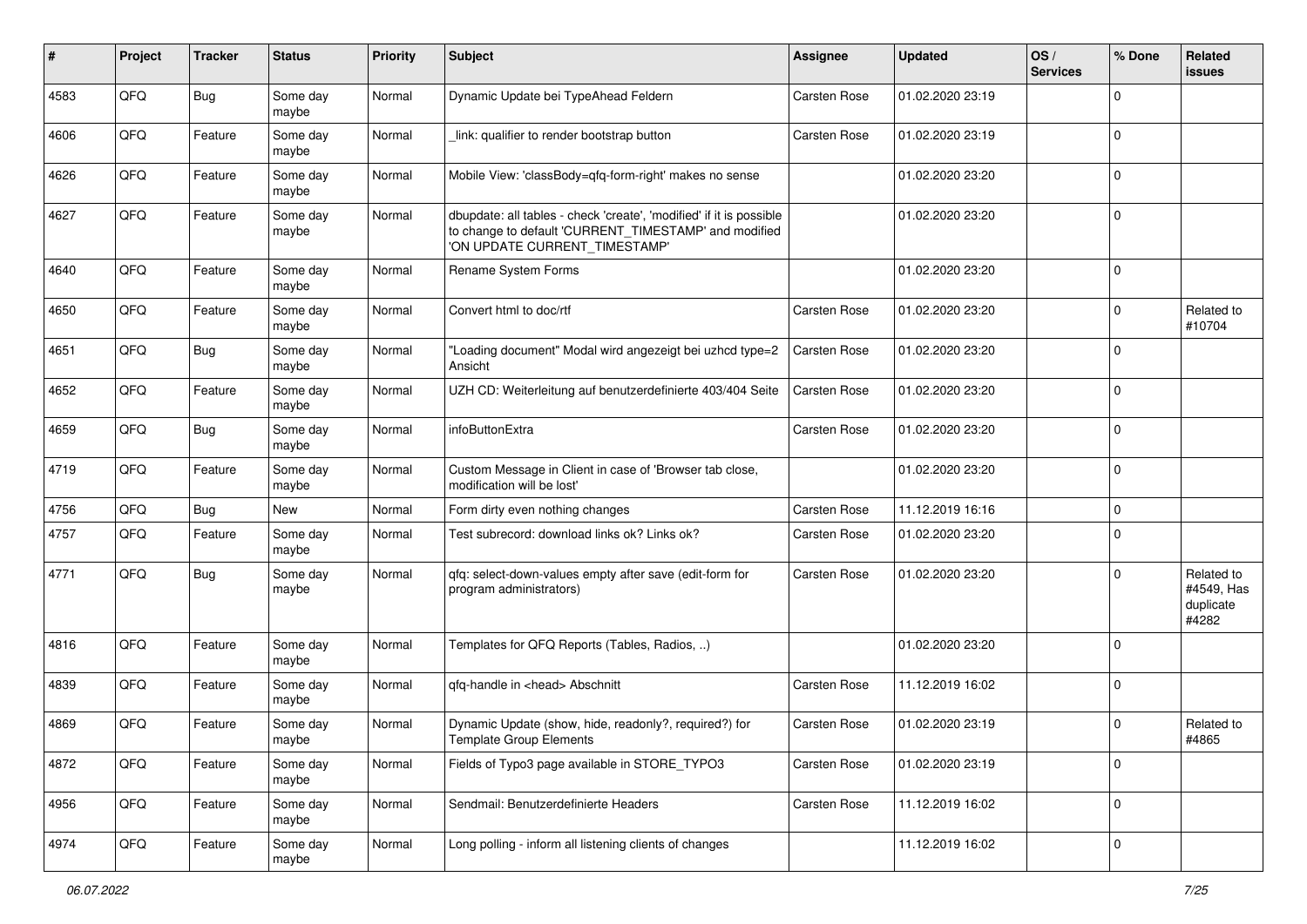| #    | Project | <b>Tracker</b> | <b>Status</b>     | <b>Priority</b> | <b>Subject</b>                                                                                                       | <b>Assignee</b>     | <b>Updated</b>   | OS/<br><b>Services</b> | % Done      | Related<br>issues                           |
|------|---------|----------------|-------------------|-----------------|----------------------------------------------------------------------------------------------------------------------|---------------------|------------------|------------------------|-------------|---------------------------------------------|
| 5021 | QFQ     | Bug            | Some day<br>maybe | Normal          | FE.typ=extra - during save displays error 'datum2' already<br>filled in STORE_SIP - the value is stored nevertheless | <b>Carsten Rose</b> | 01.02.2020 23:19 |                        | $\Omega$    | Related to<br>#3875                         |
| 5024 | QFQ     | Feature        | Some day<br>maybe | Normal          | Fabric: Generate PDF with edits                                                                                      | Benjamin Baer       | 01.02.2020 23:20 |                        | $\Omega$    | Related to<br>#10704                        |
| 5129 | QFQ     | Feature        | Some day<br>maybe | Normal          | Reports: SQL fuer x Achse und y Achse                                                                                |                     | 11.12.2019 16:02 |                        | $\Omega$    |                                             |
| 5131 | QFQ     | Feature        | New               | Normal          | Activate Spin Gear ('wait/busy' indicator) via LINK attribute                                                        | <b>Carsten Rose</b> | 01.02.2020 23:21 |                        | $\mathbf 0$ |                                             |
| 5132 | QFQ     | Feature        | Some day<br>maybe | Normal          | Error Message sendmail missing attachment: more details                                                              | <b>Carsten Rose</b> | 01.02.2020 23:19 |                        | $\Omega$    |                                             |
| 5160 | QFQ     | Feature        | Some day<br>maybe | Normal          | QFQ collaborative / together.js, ShareJS, y-js, collaborative,                                                       |                     | 11.12.2019 16:02 |                        | $\mathbf 0$ |                                             |
| 5221 | QFQ     | Bug            | <b>New</b>        | High            | Download Dialog: Bleibt stehen in FF wenn Datei<br>automatisch gespeichert wird.                                     | <b>Carsten Rose</b> | 03.05.2021 21:14 |                        | $\mathbf 0$ |                                             |
| 5305 | QFQ     | Bug            | New               | Normal          | Upload FormElement: nicht disabled by readonly Form                                                                  | <b>Carsten Rose</b> | 16.06.2021 13:43 |                        | $\Omega$    | Related to<br>#9347,<br>Related to<br>#9834 |
| 5342 | QFQ     | Feature        | Some day<br>maybe | Normal          | link - with HTML Attributes                                                                                          |                     | 01.02.2020 23:20 |                        | $\Omega$    | Related to<br>#14077                        |
| 5345 | QFQ     | Feature        | <b>New</b>        | Normal          | Report: UPDATE / INSERT / DELETE statements should<br>trigger subqueries, depending on the result.                   | <b>Carsten Rose</b> | 27.05.2020 16:11 |                        | $\mathbf 0$ |                                             |
| 5366 | QFQ     | Feature        | Priorize          | Normal          | Saving with keyboard shortcuts                                                                                       | Benjamin Baer       | 21.03.2022 09:47 |                        | 0           |                                             |
| 5389 | QFQ     | Feature        | Some day<br>maybe | Normal          | QFQ Design: Multline label / note                                                                                    | Benjamin Baer       | 01.02.2020 23:19 |                        | $\Omega$    |                                             |
| 5428 | QFQ     | Feature        | Some day<br>maybe | Normal          | secure thumbnail: late render on access.                                                                             | <b>Carsten Rose</b> | 01.02.2020 23:20 |                        | $\Omega$    |                                             |
| 5452 | QFQ     | Feature        | Some day<br>maybe | Normal          | Thumbnails from PDF: bad quality                                                                                     |                     | 01.02.2020 23:20 |                        | $\Omega$    |                                             |
| 5455 | QFQ     | Feature        | Some day<br>maybe | Normal          | Mail Redirects grld abhaengig                                                                                        |                     | 01.02.2020 23:20 |                        | $\mathbf 0$ |                                             |
| 5459 | QFQ     | Bug            | <b>New</b>        | High            | Multi DB: spread system tables between 'QFQ' and<br>'Data'-DB                                                        | <b>Carsten Rose</b> | 03.05.2021 21:14 |                        | $\Omega$    | Related to<br>#4720                         |
| 5480 | QFQ     | Feature        | Some day<br>maybe | Normal          | QFQ: Dokumentation mit Screenshots versehen                                                                          | <b>Carsten Rose</b> | 01.02.2020 23:20 |                        | $\Omega$    | Related to<br>#9879                         |
| 5548 | QFQ     | Feature        | Some day<br>maybe | Normal          | 801 Textfiles/Scriptfiles als Thumbnail                                                                              | Carsten Rose        | 07.03.2022 16:26 |                        | $\mathbf 0$ |                                             |
| 5557 | QFG     | Bug            | Some day<br>maybe | Normal          | Form load: STORE_RECORD filled, but should be empty                                                                  | Carsten Rose        | 01.02.2020 23:19 |                        | $\mathbf 0$ |                                             |
| 5559 | QFQ     | Bug            | New               | Normal          | FE.type = Upload: 'accept' might contain variables                                                                   | Carsten Rose        | 11.05.2020 21:23 |                        | $\mathbf 0$ |                                             |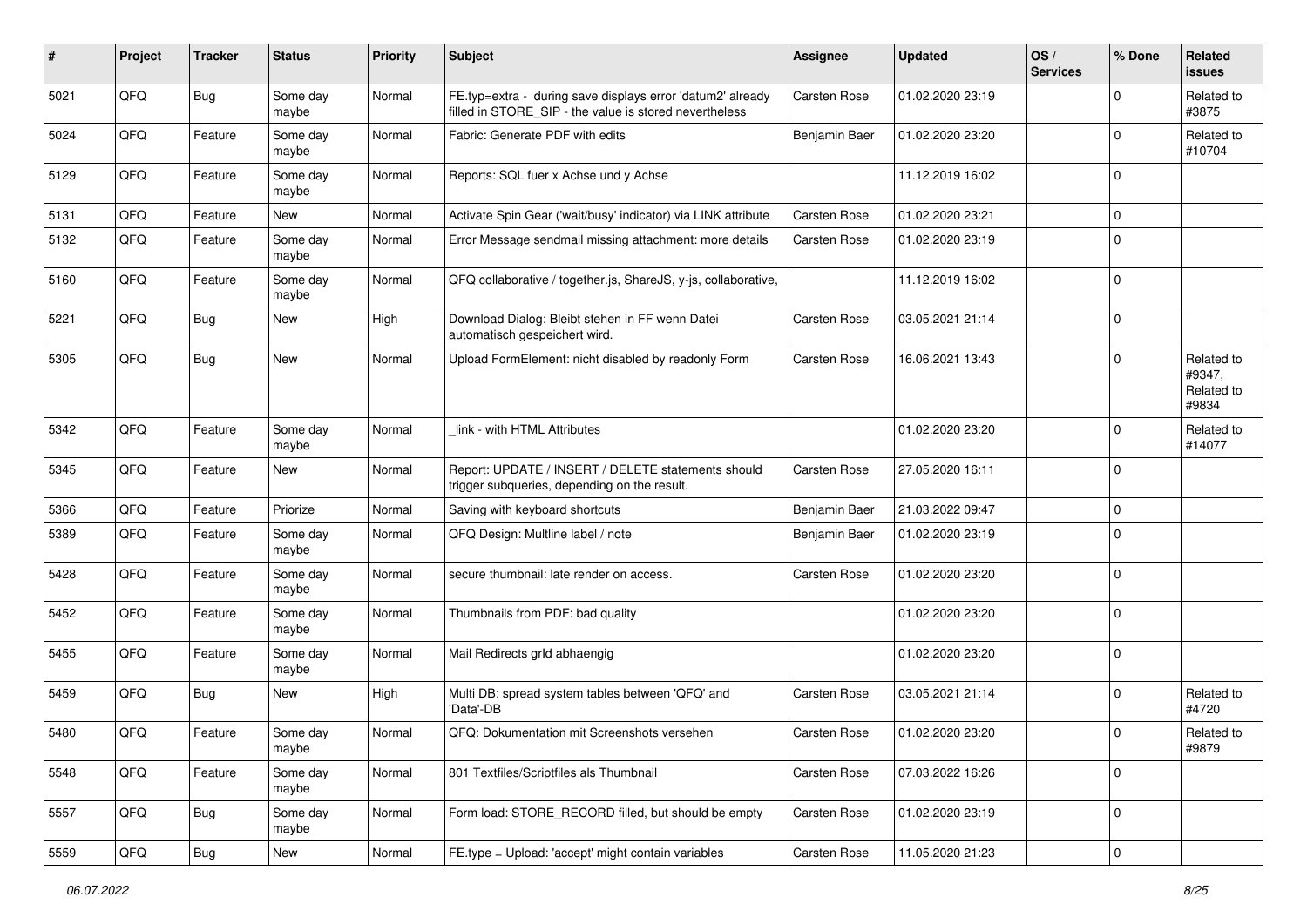| #    | Project | <b>Tracker</b> | <b>Status</b>     | <b>Priority</b> | <b>Subject</b>                                                                    | <b>Assignee</b>     | <b>Updated</b>   | OS/<br><b>Services</b> | % Done      | Related<br>issues                           |
|------|---------|----------------|-------------------|-----------------|-----------------------------------------------------------------------------------|---------------------|------------------|------------------------|-------------|---------------------------------------------|
| 5562 | QFQ     | Feature        | Priorize          | Normal          | Drag'n'Drop fuer Uploads                                                          | Benjamin Baer       | 21.03.2022 09:52 |                        | $\Omega$    | Related to<br>#9706                         |
| 5576 | QFQ     | Bug            | New               | Normal          | Using MySQL 'DROP' requires privilege - wich is not really<br>necessary.          | <b>Carsten Rose</b> | 01.02.2020 23:21 |                        | $\Omega$    |                                             |
| 5579 | QFQ     | Feature        | Some day<br>maybe | Normal          | Enhance Doc / Presentation: variable type 'link column type'                      | <b>Carsten Rose</b> | 01.02.2020 23:19 |                        | $\Omega$    |                                             |
| 5665 | QFQ     | Feature        | Some day<br>maybe | Normal          | Versuch das '{{!' nicht mehr noetig ist.                                          | <b>Carsten Rose</b> | 01.02.2020 23:20 |                        | $\Omega$    | Related to<br>#7432,<br>Related to<br>#7434 |
| 5695 | QFQ     | Feature        | In Progress       | Normal          | Multiform                                                                         | <b>Carsten Rose</b> | 02.01.2021 18:38 |                        | $\Omega$    |                                             |
| 5706 | QFQ     | Bug            | Some day<br>maybe | Normal          | upload: fileDestination needs to be sanatized                                     | <b>Carsten Rose</b> | 01.02.2020 23:19 |                        | $\Omega$    |                                             |
| 5715 | QFQ     | Feature        | New               | High            | PDF Caching                                                                       | Carsten Rose        | 03.05.2021 21:14 |                        | $\Omega$    | Related to<br>#5851,<br>Related to<br>#6357 |
| 5768 | QFQ     | Bug            | Some day<br>maybe | Normal          | '{{pageLanguage:T}}' missing if QFQ is called via api                             | <b>Carsten Rose</b> | 01.02.2020 23:19 |                        | $\mathbf 0$ |                                             |
| 5782 | QFQ     | Feature        | <b>New</b>        | Normal          | NextCloud API                                                                     | Carsten Rose        | 01.02.2020 10:02 |                        | $\mathbf 0$ |                                             |
| 5783 | QFQ     | Feature        | Some day<br>maybe | Normal          | <b>BPMN View/Edit</b>                                                             |                     | 11.12.2019 16:02 |                        | $\Omega$    |                                             |
| 5805 | QFQ     | Feature        | Some day<br>maybe | Normal          | TypeAHead SQL value instead of key stored                                         |                     | 01.02.2020 23:19 |                        | 0           | Related to<br>#5444                         |
| 5850 | QFQ     | Feature        | Some day<br>maybe | Normal          | Deployment: In QFQ Doc best practice fuer zeitgemaesses<br>Deployment beschreiben |                     | 01.02.2020 23:20 |                        | $\Omega$    |                                             |
| 5851 | QFQ     | Feature        | Some day<br>maybe | Normal          | Queue System implementieren: MQTT, RabbitMQ                                       |                     | 01.02.2020 23:20 |                        | $\Omega$    | Related to<br>#5715                         |
| 5852 | QFQ     | Feature        | Some day<br>maybe | Normal          | Logging: mail.log / sql.log - im FE anzeigen und via AJAX<br>aktualisieren        | <b>Carsten Rose</b> | 01.02.2020 23:19 |                        | $\Omega$    | Related to<br>#5885                         |
| 5877 | QFQ     | Bug            | Some day<br>maybe | Normal          | FE.type=note:bsColumn strange behaviour                                           |                     | 01.02.2020 23:19 |                        | $\Omega$    |                                             |
| 5892 | QFQ     | Feature        | Some day<br>maybe | Normal          | QFQ should use T3 API to manipulate FE GROUP<br>membership                        |                     | 01.02.2020 23:20 |                        | $\Omega$    |                                             |
| 5893 | QFQ     | Feature        | Some day<br>maybe | Normal          | Edit on double-click                                                              |                     | 01.02.2020 23:19 |                        | $\mathbf 0$ | Related to<br>#5894                         |
| 5894 | QFQ     | Feature        | Feedback          | Normal          | Typeahead in Report: show/hide rows dynamically                                   | Carsten Rose        | 18.02.2022 08:50 |                        | $\mathbf 0$ | Related to<br>#5893,<br>Related to<br>#5885 |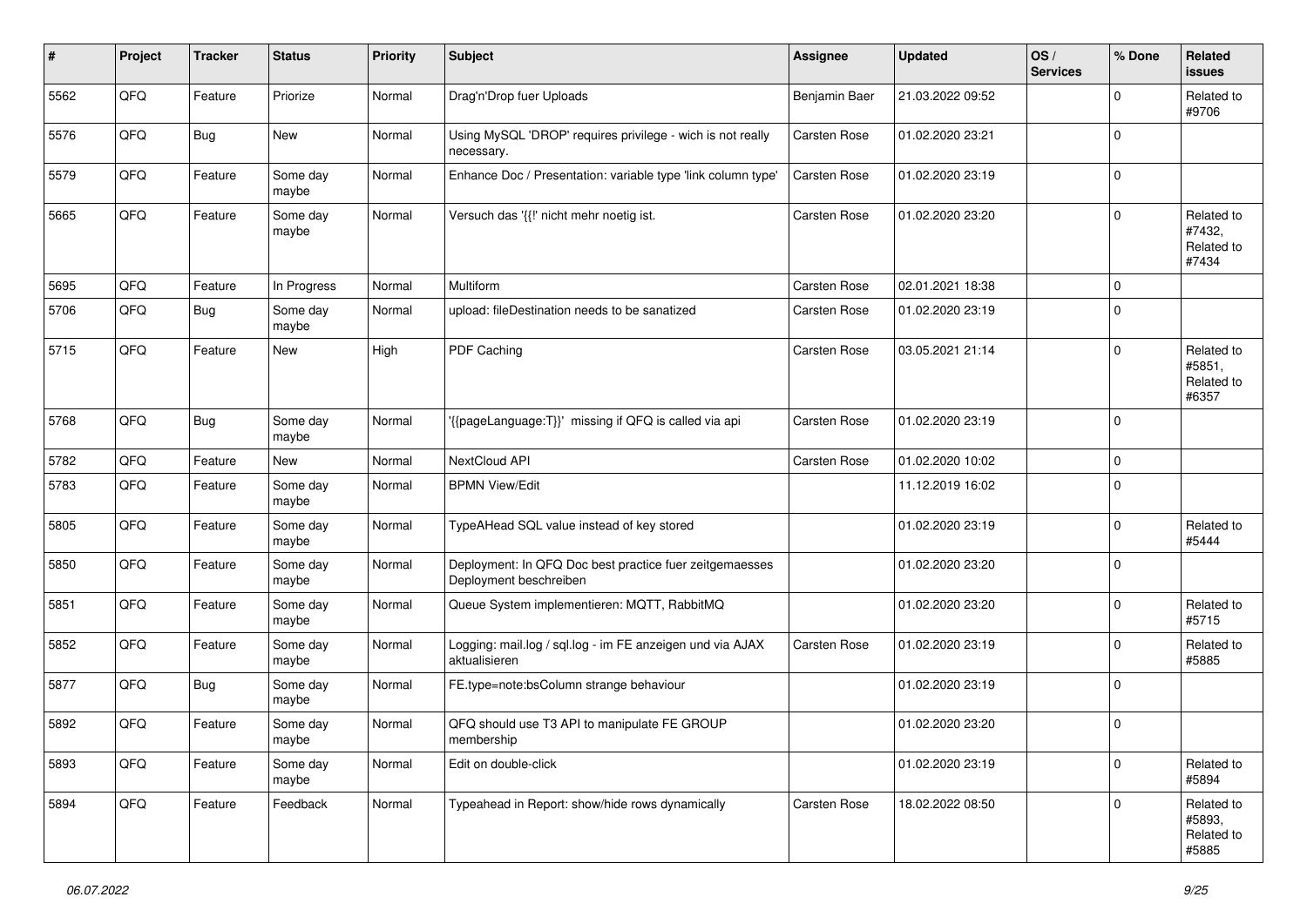| #    | Project | <b>Tracker</b> | <b>Status</b>     | <b>Priority</b> | <b>Subject</b>                                                                                        | <b>Assignee</b>     | <b>Updated</b>   | OS/<br><b>Services</b> | % Done      | Related<br>issues                           |
|------|---------|----------------|-------------------|-----------------|-------------------------------------------------------------------------------------------------------|---------------------|------------------|------------------------|-------------|---------------------------------------------|
| 5895 | QFQ     | Feature        | Some day<br>maybe | Normal          | Tutorial: List of all QFQ Features                                                                    |                     | 01.02.2020 23:19 |                        | $\Omega$    |                                             |
| 5923 | QFQ     | Feature        | Some day<br>maybe | Normal          | fillStoreSystemBySqlLate                                                                              |                     | 01.02.2020 23:19 |                        | 0           |                                             |
| 5942 | QFQ     | Feature        | Priorize          | Normal          | 'L' and 'type': append to links, generate via '_link' by using 'u:'                                   | <b>Carsten Rose</b> | 01.02.2020 10:13 |                        | $\Omega$    |                                             |
| 5983 | QFQ     | Feature        | Some day<br>maybe | Normal          | Form Submit (save & update): normalize date/-time FE                                                  | <b>Carsten Rose</b> | 01.02.2020 23:19 |                        | $\mathbf 0$ |                                             |
| 5991 | QFQ     | Bug            | Some day<br>maybe | Normal          | URLs with ' ' or long parameter are problematic                                                       | <b>Carsten Rose</b> | 01.02.2020 23:19 |                        | $\Omega$    |                                             |
| 6083 | QFQ     | Feature        | Some day<br>maybe | Normal          | Dynamic Update: Value Check via SQL                                                                   |                     | 11.12.2019 16:02 |                        | $\Omega$    |                                             |
| 6084 | QFQ     | Feature        | Some day<br>maybe | Normal          | New escape type: 'D' - convert date                                                                   |                     | 01.02.2020 23:19 |                        | $\Omega$    |                                             |
| 6116 | QFQ     | Bug            | Priorize          | High            | value of checkbox not saved                                                                           | <b>Carsten Rose</b> | 07.12.2021 17:19 |                        | 0           |                                             |
| 6140 | QFQ     | Bug            | Priorize          | Normal          | QFQ DnD Sort: Locked fields                                                                           | Benjamin Baer       | 21.03.2022 09:56 |                        | 0           |                                             |
| 6224 | QFQ     | Feature        | Priorize          | Normal          | Dynamic update: fade in/out fields                                                                    | Benjamin Baer       | 21.03.2022 09:50 |                        | $\Omega$    |                                             |
| 6250 | QFQ     | Feature        | In Progress       | Normal          | Enhance layout: a) Subrecord, b) Subrecord-Title                                                      | <b>Carsten Rose</b> | 01.02.2020 23:22 |                        | $\mathbf 0$ | Related to<br>#5391                         |
| 6261 | QFQ     | Feature        | <b>New</b>        | Normal          | Persistent SIP                                                                                        | <b>Carsten Rose</b> | 12.06.2021 09:07 |                        | $\Omega$    | Related to<br>#10819                        |
| 6288 | QFQ     | Feature        | Some day<br>maybe | Normal          | Best Practice: Erklaeren wie man ein Formular ganz in<br>'weiss' erstellen kann                       |                     | 11.12.2019 16:02 |                        | $\mathbf 0$ |                                             |
| 6289 | QFQ     | Feature        | New               | Normal          | Form: Log                                                                                             | <b>Carsten Rose</b> | 01.02.2020 23:21 |                        | 0           |                                             |
| 6292 | QFQ     | Feature        | New               | Normal          | Download: File speichern mit Hash aber original Filename in<br>der Datenbank vermerken fuer Downloads | <b>Carsten Rose</b> | 01.02.2020 23:21 |                        | $\Omega$    |                                             |
| 6299 | QFQ     | Feature        | Some day<br>maybe | Normal          | Attack detection: log table with invalid SIP access                                                   |                     | 11.12.2019 16:02 |                        | $\Omega$    | Related to<br>#3947                         |
| 6437 | QFQ     | Feature        | <b>New</b>        | Normal          | Neuer Mode Button bei FormElementen                                                                   | <b>Carsten Rose</b> | 01.02.2020 23:21 |                        | $\Omega$    | Related to<br>#9668,<br>Blocked by<br>#9678 |
| 6462 | QFQ     | Bug            | <b>New</b>        | Normal          | File Upload: Nutzlose Fehlermeldung wenn Datei zu gross                                               | Carsten Rose        | 01.02.2020 23:21 |                        | O           | Related to<br>#6139                         |
| 6483 | QFQ     | Bug            | New               | Normal          | R Store funktioniert nicht bei 'Report Notation' im FE                                                | Carsten Rose        | 01.02.2020 23:21 |                        | 0           |                                             |
| 6515 | QFQ     | Feature        | Some day<br>maybe | Normal          | Formular: Felder dynamisch ein/ausblenden                                                             |                     | 11.12.2019 16:02 |                        | $\mathbf 0$ |                                             |
| 6566 | QFQ     | Bug            | Priorize          | Normal          | Link Function 'delete': provided parameter missing on page<br>reload                                  | Benjamin Baer       | 03.01.2022 08:08 |                        | 0           |                                             |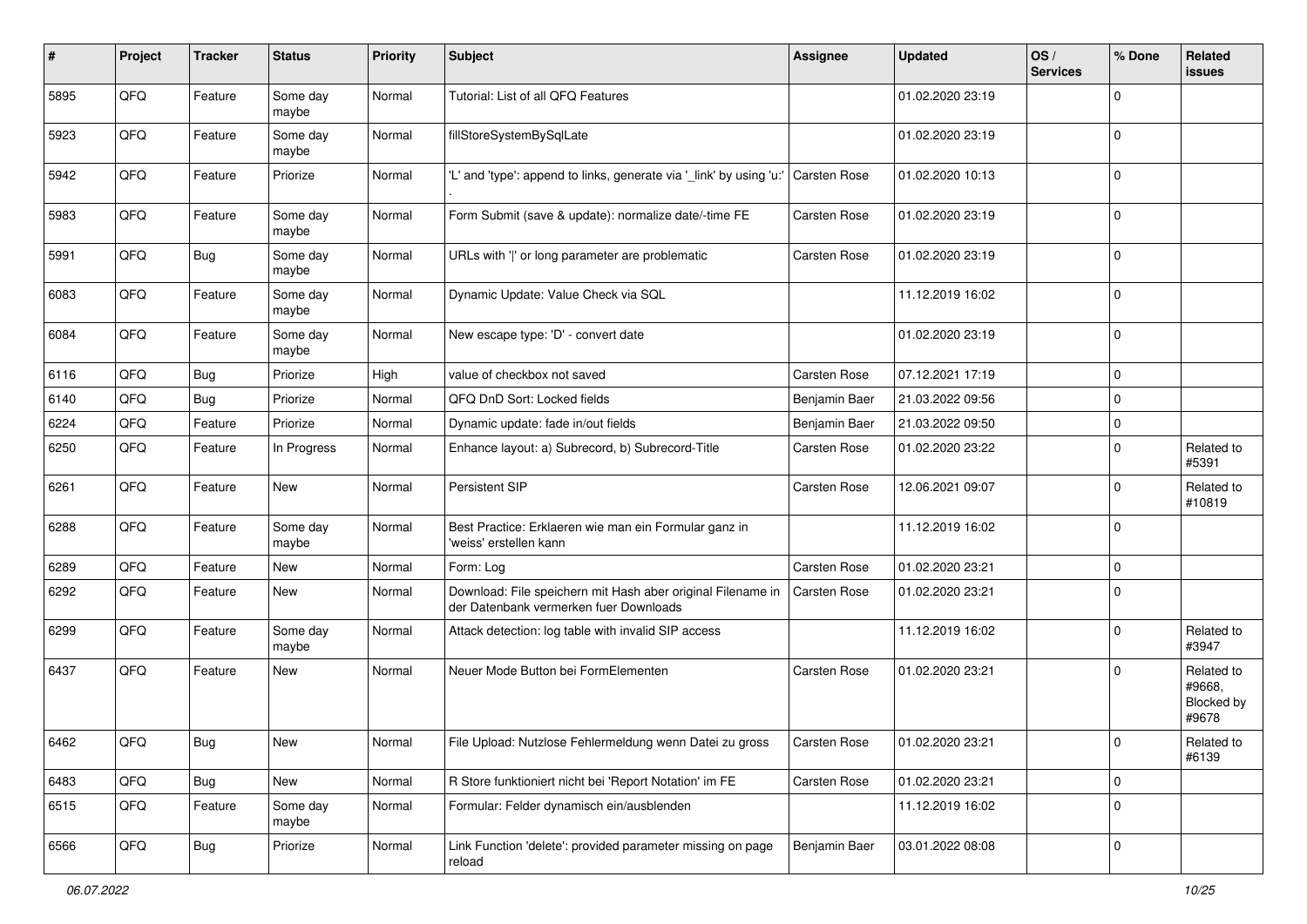| #    | Project | <b>Tracker</b> | <b>Status</b>     | Priority | <b>Subject</b>                                                                                                             | <b>Assignee</b>     | <b>Updated</b>   | OS/<br><b>Services</b> | % Done      | Related<br><b>issues</b> |
|------|---------|----------------|-------------------|----------|----------------------------------------------------------------------------------------------------------------------------|---------------------|------------------|------------------------|-------------|--------------------------|
| 6574 | QFQ     | Bug            | Priorize          | Normal   | gfg.log: Fehlermeldung wurde angezeigt, aber nicht geloggt                                                                 | Carsten Rose        | 01.02.2020 10:13 |                        | $\Omega$    |                          |
| 6594 | QFQ     | Feature        | New               | Normal   | Excel: on download, check if there is a valid sip                                                                          | <b>Carsten Rose</b> | 01.02.2020 23:21 |                        | $\Omega$    |                          |
| 6602 | QFQ     | Feature        | <b>New</b>        | Normal   | Formlet: in Report auf Mausklick ein mini-form oeffnen                                                                     | Carsten Rose        | 11.12.2019 16:16 |                        | $\Omega$    |                          |
| 6677 | QFQ     | Bug            | <b>New</b>        | Normal   | Error message FE Action Element: no/wrong FE reference<br>who cause the problem.                                           | <b>Carsten Rose</b> | 01.02.2020 23:21 |                        | $\Omega$    |                          |
| 6704 | QFQ     | Feature        | Some day<br>maybe | Normal   | Upload Mode: Bilder in Notizen rechts sollen aktuellen<br>Upload repräsentieren.                                           |                     | 01.02.2020 23:19 |                        | $\Omega$    | Related to<br>#3264      |
| 6715 | QFQ     | Feature        | Some day<br>maybe | Normal   | Code-Refactoring: dbArray vereinheitlichen                                                                                 | <b>Carsten Rose</b> | 11.12.2019 16:02 |                        | $\Omega$    |                          |
| 6723 | QFQ     | Feature        | <b>New</b>        | Normal   | Report QFQ Installation and Version                                                                                        | <b>Carsten Rose</b> | 12.06.2021 09:07 |                        | $\Omega$    |                          |
| 6765 | QFQ     | Feature        | <b>New</b>        | Normal   | Moeglichkeit via QFQ eigene Logs zu schreiben                                                                              | Carsten Rose        | 01.02.2020 23:21 |                        | $\Omega$    |                          |
| 6801 | QFQ     | Feature        | Priorize          | Normal   | Fabric: Maximize / FullIscreen                                                                                             | Benjamin Baer       | 21.03.2022 09:56 |                        | $\Omega$    |                          |
| 6855 | QFQ     | Feature        | New               | Normal   | With {{feUser:U}}!={{feUser:T}}: Save / Delete: only possible<br>with {{feUserSave:U}}='yes' and '{{feUserDelete:U}}='yes' | <b>Carsten Rose</b> | 01.02.2020 23:21 |                        | $\Omega$    |                          |
| 6870 | QFQ     | Feature        | Priorize          | Normal   | Click on '_link' triggers an API call                                                                                      | Benjamin Baer       | 03.01.2022 08:25 |                        | $\mathbf 0$ |                          |
| 6912 | QFQ     | Bug            | <b>New</b>        | Normal   | error Message Var 'deadline' already set in SIP - in Form<br>with FE.value={{deadline:R:::{{deadlinePeriod:Y}}}}           | <b>Carsten Rose</b> | 01.02.2020 23:21 |                        | $\Omega$    |                          |
| 6970 | QFQ     | Feature        | Some day<br>maybe | Normal   | tablesorter: default fuer 'sortReset' aendern von 'Ctrl' zu 'Alt'                                                          | Benjamin Baer       | 01.02.2020 23:21 |                        | $\Omega$    |                          |
| 6972 | QFQ     | Feature        | Some day<br>maybe | Normal   | Fabric Clipboard / cross browser tab                                                                                       | Benjamin Baer       | 01.02.2020 23:21 |                        | $\Omega$    |                          |
| 6992 | QFQ     | Feature        | Some day<br>maybe | Normal   | DB exception: Syntax Highlight                                                                                             |                     | 11.12.2019 16:01 |                        | $\Omega$    | Related to<br>#5450      |
| 6998 | QFQ     | Feature        | Priorize          | Normal   | Form: with debug=on show column information as tooltip of<br>column label                                                  | <b>Carsten Rose</b> | 01.02.2020 10:13 |                        | $\Omega$    |                          |
| 7002 | QFQ     | Bug            | <b>New</b>        | Normal   | Dynamic Update: row does not disappear / appear                                                                            | Carsten Rose        | 01.02.2020 23:22 |                        | $\Omega$    |                          |
| 7014 | QFQ     | Bug            | <b>New</b>        | Normal   | Sending invalid emails succeeds when<br>debug.redirectAllMailTo is set                                                     | <b>Carsten Rose</b> | 01.02.2020 23:21 |                        | $\Omega$    |                          |
| 7099 | QFQ     | Feature        | <b>New</b>        | Normal   | Redesign FormEditor                                                                                                        | <b>Carsten Rose</b> | 01.02.2020 23:21 |                        | $\Omega$    |                          |
| 7100 | QFQ     | Feature        | Some day<br>maybe | Normal   | Download: log access, max downloads, time limit                                                                            |                     | 01.02.2020 23:19 |                        | $\Omega$    |                          |
| 7101 | QFQ     | Bug            | Some day<br>maybe | Normal   | 'form' in SIP and 'report' - breaks                                                                                        |                     | 01.02.2020 23:20 |                        | $\Omega$    |                          |
| 7102 | QFQ     | Feature        | New               | Normal   | Comment sign in report: '#' and '--'                                                                                       | <b>Carsten Rose</b> | 01.02.2020 23:21 |                        | $\mathbf 0$ |                          |
| 7104 | QFQ     | Feature        | Some day<br>maybe | Normal   | Manual: hint about escaping if '\r' appears in mail body                                                                   |                     | 11.12.2019 16:01 |                        | $\Omega$    |                          |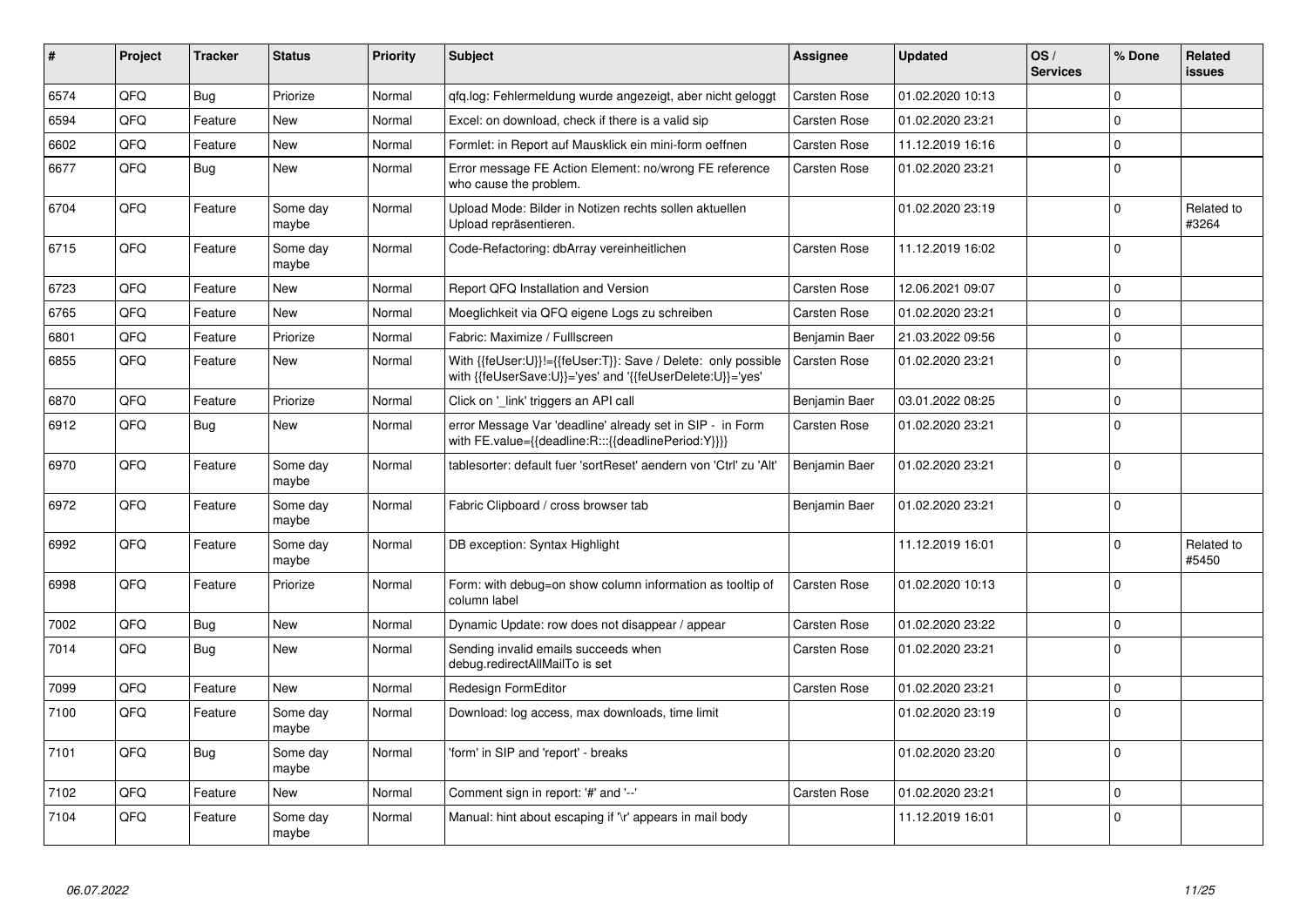| #    | Project | <b>Tracker</b> | <b>Status</b>     | <b>Priority</b> | <b>Subject</b>                                                                                 | <b>Assignee</b>     | <b>Updated</b>   | OS/<br><b>Services</b> | % Done      | Related<br>issues         |
|------|---------|----------------|-------------------|-----------------|------------------------------------------------------------------------------------------------|---------------------|------------------|------------------------|-------------|---------------------------|
| 7105 | QFQ     | Feature        | Some day<br>maybe | Normal          | Beispiel wie man in einer zweiten Tabelle speichert.                                           |                     | 11.12.2019 16:01 |                        | $\Omega$    |                           |
| 7106 | QFQ     | Feature        | Some day<br>maybe | Normal          | Beispiel Nummerierung von Rows in Report                                                       |                     | 11.12.2019 16:01 |                        | $\Omega$    |                           |
| 7107 | QFQ     | Feature        | Some day<br>maybe | Normal          | Showcase Registration Tool: Anmeldung / Administration :<br>Liste Anmeldungen / Emaileinaldung | <b>Carsten Rose</b> | 11.12.2019 16:01 |                        | $\Omega$    |                           |
| 7108 | QFQ     | Feature        | Some day<br>maybe | Normal          | QFQ Wrap Elements                                                                              |                     | 11.12.2019 16:01 |                        | $\Omega$    |                           |
| 7109 | QFQ     | Feature        | <b>New</b>        | Normal          | Dynamic Updates: row/element hide                                                              | <b>Carsten Rose</b> | 01.02.2020 23:22 |                        | $\Omega$    | Has<br>duplicate<br>#4081 |
| 7119 | QFQ     | Feature        | New               | Normal          | Upload: scaleDownWidth, scaleDownHeight                                                        | Carsten Rose        | 01.02.2020 23:21 |                        | $\Omega$    |                           |
| 7175 | QFQ     | Feature        | New               | Normal          | Upload: md5 hash as filename                                                                   | Carsten Rose        | 01.02.2020 23:21 |                        | $\Omega$    |                           |
| 7217 | QFQ     | Feature        | Priorize          | Normal          | Download: notice User if `_sip=?` is missing                                                   | <b>Carsten Rose</b> | 01.02.2020 10:13 |                        | $\Omega$    |                           |
| 7219 | QFQ     | Bug            | <b>New</b>        | Normal          | typeSheadSql / typeAheadSqlPrefetch: change to curly<br>braces                                 | <b>Carsten Rose</b> | 01.02.2020 23:21 |                        | $\mathbf 0$ |                           |
| 7229 | QFQ     | Feature        | Some day<br>maybe | Normal          | New FormElement.type: Button                                                                   |                     | 01.02.2021 12:32 |                        | $\Omega$    |                           |
| 7239 | QFQ     | Feature        | New               | Normal          | TinyMCE: html tag whitelist                                                                    | Carsten Rose        | 01.02.2020 23:21 |                        | $\Omega$    | Related to<br>#14320      |
| 7261 | QFQ     | Bug            | <b>New</b>        | Normal          | Report pathFilename for user without path, only the filename                                   | <b>Carsten Rose</b> | 01.02.2020 23:21 |                        | $\Omega$    |                           |
| 7278 | QFQ     | Feature        | Some day<br>maybe | Normal          | Form: Wert vordefinieren der immer gesetzt wird                                                |                     | 02.05.2021 09:27 |                        | $\Omega$    |                           |
| 7280 | QFQ     | Feature        | <b>New</b>        | Normal          | recently used table                                                                            | Carsten Rose        | 01.02.2020 23:21 |                        | 0           |                           |
| 7281 | QFQ     | Bug            | Some day<br>maybe | Normal          | Subrecords: on large screen separator line too short                                           |                     | 01.02.2020 23:19 |                        | $\Omega$    |                           |
| 7290 | QFQ     | Feature        | Priorize          | Normal          | FormEditor: title as textarea if LEN(title)>60                                                 | <b>Carsten Rose</b> | 01.02.2020 10:13 |                        | $\Omega$    | Blocked by<br>#7682       |
| 7336 | QFQ     | Feature        | Some day<br>maybe | Normal          | PDF Upload: disallow PDFs with specific Meta information                                       | <b>Carsten Rose</b> | 11.12.2019 16:01 |                        | $\Omega$    |                           |
| 7342 | QFQ     | Feature        | New               | Normal          | add content = hide this                                                                        | Carsten Rose        | 01.02.2020 23:21 |                        | 0           |                           |
| 7402 | QFQ     | Bug            | Some day<br>maybe | Normal          | thumbnail cache: outdated picture when permission denied<br>and permission resolved.           |                     | 01.02.2020 23:20 |                        | $\Omega$    |                           |
| 7452 | QFQ     | Feature        | Some day<br>maybe | Normal          | automate deployment new QFQ version                                                            | Carsten Rose        | 16.09.2021 15:10 |                        | $\Omega$    |                           |
| 7453 | QFQ     | Feature        | Some day<br>maybe | Normal          | import / export forms QFQ                                                                      | <b>Carsten Rose</b> | 16.09.2021 15:10 |                        | $\Omega$    |                           |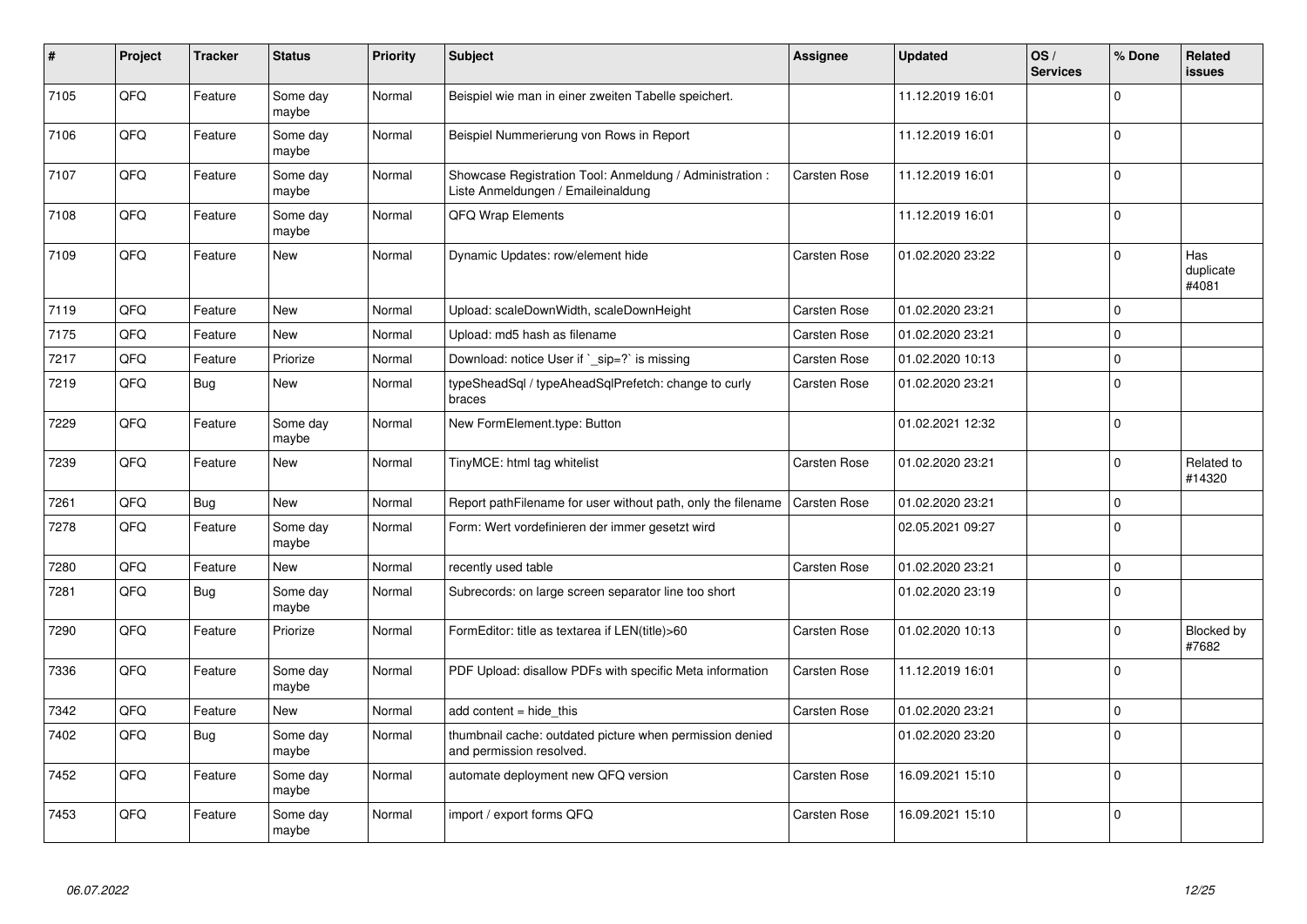| #    | Project | <b>Tracker</b> | <b>Status</b>     | <b>Priority</b> | <b>Subject</b>                                                                                        | <b>Assignee</b>     | <b>Updated</b>   | OS/<br><b>Services</b> | % Done      | Related<br>issues                                                      |
|------|---------|----------------|-------------------|-----------------|-------------------------------------------------------------------------------------------------------|---------------------|------------------|------------------------|-------------|------------------------------------------------------------------------|
| 7456 | QFQ     | Bug            | Some day<br>maybe | Low             | Todos in Code: solve or make ticket                                                                   | <b>Carsten Rose</b> | 16.09.2021 15:10 |                        | 0           |                                                                        |
| 7480 | QFQ     | Feature        | New               | Normal          | Record History (Undo / Redo)                                                                          | <b>Carsten Rose</b> | 11.12.2019 16:16 |                        | $\Omega$    | Related to<br>#2361                                                    |
| 7481 | QFQ     | Feature        | <b>New</b>        | Normal          | Detect 'BaseUrl' automatically                                                                        | <b>Carsten Rose</b> | 01.02.2020 23:21 |                        | 0           |                                                                        |
| 7512 | QFQ     | Bug            | <b>New</b>        | Normal          | FE: inputType=number >> 'pattern' is not respected                                                    | <b>Carsten Rose</b> | 01.02.2020 23:22 |                        | $\Omega$    |                                                                        |
| 7513 | QFQ     | Bug            | New               | Normal          | Radios not correct aligned                                                                            | <b>Carsten Rose</b> | 01.02.2020 23:22 |                        | $\mathbf 0$ |                                                                        |
| 7519 | QFQ     | Feature        | New               | Normal          | Select: Multi                                                                                         | <b>Carsten Rose</b> | 01.02.2020 23:22 |                        | $\Omega$    |                                                                        |
| 7520 | QFQ     | Feature        | <b>New</b>        | Normal          | QR Code:  AS _qr ( AS _link)                                                                          | <b>Carsten Rose</b> | 01.02.2020 23:22 |                        | 0           |                                                                        |
| 7521 | QFQ     | Feature        | New               | Normal          | TemplateGroup: fe.type=upload                                                                         | <b>Carsten Rose</b> | 01.02.2020 23:21 |                        | $\Omega$    | Related to<br>#9706                                                    |
| 7522 | QFQ     | Feature        | Priorize          | Normal          | Inserting default index.html to folder (Avoid Apache<br>Indexing)                                     | <b>Carsten Rose</b> | 01.02.2020 10:13 |                        | $\Omega$    |                                                                        |
| 7524 | QFQ     | Bug            | New               | Normal          | QFQ throws a 'General Error' if 'fileadmin/protected/log/' is<br>not writeable                        | <b>Carsten Rose</b> | 01.02.2020 23:22 |                        | $\Omega$    |                                                                        |
| 7547 | QFQ     | Bug            | <b>New</b>        | Normal          | Error Message in afterSave: wrong parameter column<br>reported                                        | <b>Carsten Rose</b> | 01.02.2020 23:22 |                        | $\Omega$    |                                                                        |
| 7574 | QFQ     | Bug            | New               | Normal          | Substitute error: form element not reported / dont parse<br>Form.note                                 | <b>Carsten Rose</b> | 01.02.2020 23:21 |                        | $\Omega$    |                                                                        |
| 7602 | QFQ     | Feature        | ToDo              | High            | Multi Select: with checkboxes                                                                         | Benjamin Baer       | 22.03.2022 09:07 |                        | $\mathbf 0$ |                                                                        |
| 7616 | QFQ     | Bug            | Priorize          | Normal          | Selectlist with Enum & Dynamic Update                                                                 | <b>Carsten Rose</b> | 01.02.2020 10:13 |                        | $\mathbf 0$ |                                                                        |
| 7630 | QFQ     | Feature        | Priorize          | Normal          | detailed error message for simple upload                                                              | <b>Carsten Rose</b> | 01.02.2020 10:13 |                        | $\Omega$    |                                                                        |
| 7650 | QFQ     | <b>Bug</b>     | <b>New</b>        | High            | Optional do not show 'required' sign on FormElement                                                   | <b>Carsten Rose</b> | 03.05.2021 21:14 |                        | $\mathbf 0$ |                                                                        |
| 7656 | QFQ     | Bug            | Priorize          | Normal          | FE with required, 'pattern' and 'extraButtonLock': always<br>complain about missing value             | <b>Carsten Rose</b> | 01.02.2020 10:13 |                        | $\Omega$    |                                                                        |
| 7660 | QFQ     | Feature        | <b>New</b>        | Normal          | IMAP: import mails to DB, move / delete mails                                                         | <b>Carsten Rose</b> | 01.02.2020 09:52 |                        | $\mathbf 0$ |                                                                        |
| 7681 | QFQ     | Feature        | New               | Normal          | Optional switch off 'check for modified record'                                                       | <b>Carsten Rose</b> | 01.02.2020 23:21 |                        | $\Omega$    |                                                                        |
| 7683 | QFQ     | Feature        | New               | Normal          | Special column names in '{{ SELECT  AS _link }}' should<br>be detected                                | <b>Carsten Rose</b> | 01.02.2020 23:21 |                        | 0           |                                                                        |
| 7685 | QFQ     | Bug            | <b>New</b>        | Normal          | Open FormElement from QFQ error message and save<br>modified record: error about missing {{formId:F}} | <b>Carsten Rose</b> | 01.02.2020 23:22 |                        | $\Omega$    |                                                                        |
| 7730 | QFQ     | Feature        | Priorize          | Normal          | SELECT Box: title in between                                                                          | Benjamin Baer       | 01.02.2020 23:22 |                        | 0           |                                                                        |
| 7732 | QFQ     | Feature        | Some day<br>maybe | Normal          | Javascript: Lazy Loading der add on libs                                                              | Benjamin Baer       | 08.06.2022 10:38 |                        | $\mathbf 0$ | Related to<br>#12611,<br>Related to<br>#12490,<br>Related to<br>#10013 |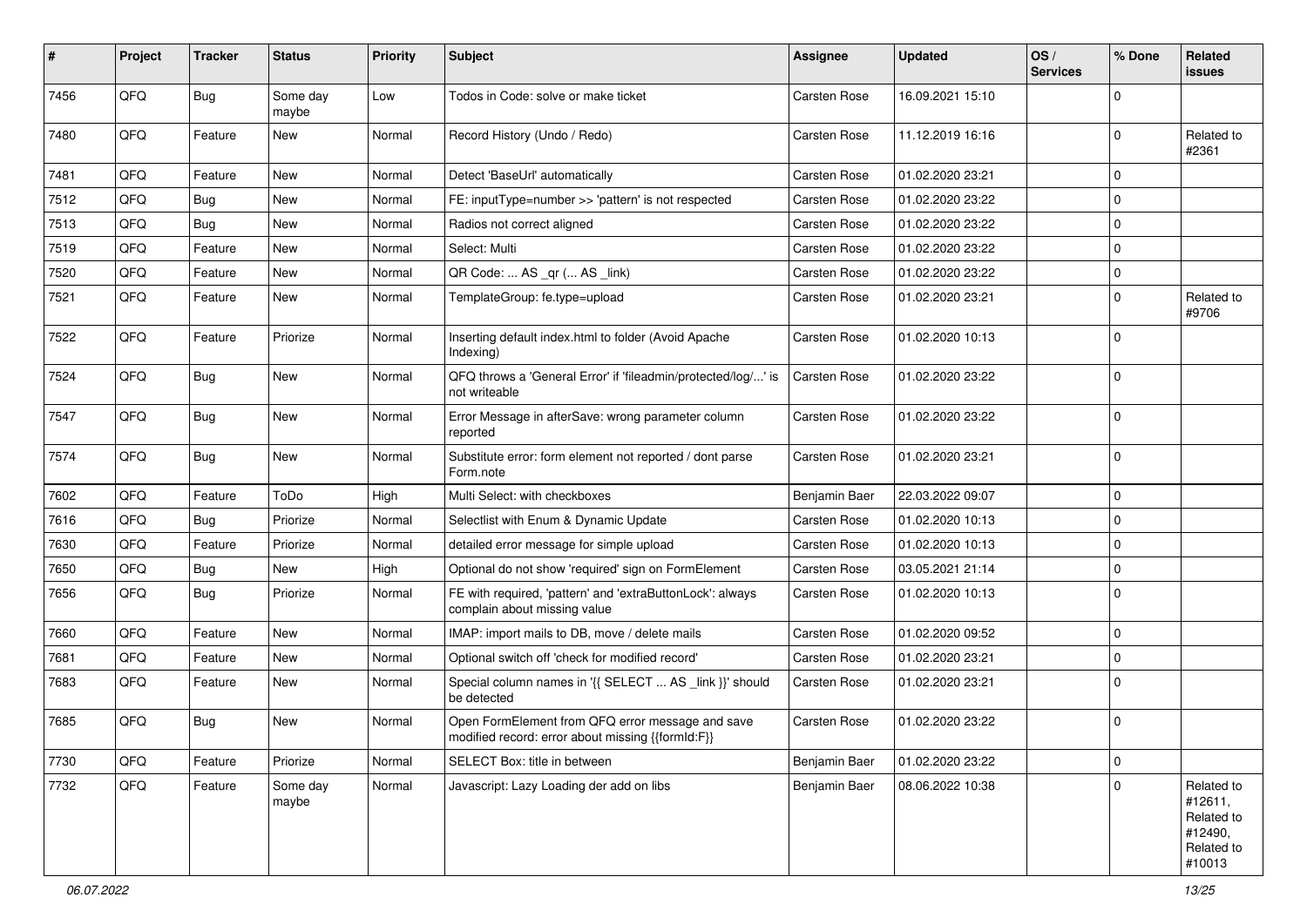| ∦    | Project | <b>Tracker</b> | <b>Status</b>     | <b>Priority</b> | <b>Subject</b>                                                                 | <b>Assignee</b>     | <b>Updated</b>   | OS/<br><b>Services</b> | % Done      | Related<br><b>issues</b>                        |
|------|---------|----------------|-------------------|-----------------|--------------------------------------------------------------------------------|---------------------|------------------|------------------------|-------------|-------------------------------------------------|
| 7795 | QFQ     | Bug            | <b>New</b>        | Normal          | Readonly Form: Typeahead-Felder                                                | <b>Carsten Rose</b> | 01.02.2020 23:22 |                        | $\Omega$    | Related to<br>#10640                            |
| 7812 | QFQ     | Feature        | New               | Normal          | FE 'Subrecord' - new option 'subrecordShowFilter',<br>'subrecordPaging'        | <b>Carsten Rose</b> | 01.02.2020 23:22 |                        | $\Omega$    |                                                 |
| 7850 | QFQ     | Feature        | <b>New</b>        | High            | Upload records: non 'pathFileName' column                                      | <b>Carsten Rose</b> | 03.05.2021 21:14 |                        | $\mathbf 0$ |                                                 |
| 7890 | QFQ     | Bug            | New               | Normal          | FormElement 'required': extraButtonInfo not aligned                            | <b>Carsten Rose</b> | 11.06.2021 21:17 |                        | $\Omega$    | Related to<br>#11517                            |
| 7899 | QFQ     | Bug            | <b>New</b>        | High            | Fe.type=password / retype / required: always complain about<br>missing value   | <b>Carsten Rose</b> | 03.05.2021 21:14 |                        | $\Omega$    |                                                 |
| 7920 | QFQ     | Feature        | <b>New</b>        | Normal          | FE: Syntax Highlight, Zeinlenumbruch                                           | Carsten Rose        | 01.02.2020 10:03 |                        | $\mathbf 0$ |                                                 |
| 7921 | QFQ     | Feature        | Some day<br>maybe | Normal          | Rest API Export: URL kuerzer machen                                            |                     | 01.02.2020 23:19 |                        | $\Omega$    |                                                 |
| 7924 | QFQ     | Feature        | <b>New</b>        | Normal          | Radio/Checkbox with Tooltip                                                    | <b>Carsten Rose</b> | 01.02.2020 23:22 |                        | $\mathbf 0$ |                                                 |
| 7965 | QFQ     | Feature        | Priorize          | Normal          | Input type 'text' with visual format - currency                                | Benjamin Baer       | 03.01.2022 07:45 |                        | $\Omega$    |                                                 |
| 8034 | QFQ     | Feature        | Priorize          | Normal          | FormElement 'data': 22.22.2222 should not be accepted                          | <b>Carsten Rose</b> | 01.02.2020 10:13 |                        | $\mathbf 0$ |                                                 |
| 8037 | QFQ     | Bug            | Priorize          | Normal          | FE.type=upload (advanced mode): {{slaveld:V}} missing<br>during dynamic update | Carsten Rose        | 01.02.2020 10:13 |                        | $\Omega$    |                                                 |
| 8044 | QFQ     | Feature        | Priorize          | Normal          | Transaction: a) Form, b) Report                                                | Carsten Rose        | 05.05.2021 22:14 |                        | $\Omega$    | Related to<br>#8043                             |
| 8049 | QFQ     | <b>Bug</b>     | <b>New</b>        | Normal          | FE.type=note, column 'value': text moves some pixel to top<br>after save       | <b>Carsten Rose</b> | 01.02.2020 23:22 |                        | $\Omega$    |                                                 |
| 8056 | QFQ     | Feature        | Some day<br>maybe | Normal          | Termin Organisation (Reservation)                                              |                     | 01.02.2020 23:19 |                        | $\Omega$    | Related to<br>#8658                             |
| 8082 | QFQ     | Feature        | Priorize          | High            | Contact form without saving record                                             | <b>Carsten Rose</b> | 07.12.2021 15:20 |                        | $\Omega$    | Related to<br>#8587,<br><b>Blocks</b><br>#11850 |
| 8083 | QFQ     | Bug            | <b>New</b>        | High            | FormEditor: primary table list does not respect<br>'indexDb={{indexData:Y}}'   | <b>Carsten Rose</b> | 03.05.2021 21:14 |                        | $\Omega$    | Has<br>duplicate<br>#6678                       |
| 8089 | QFQ     | Feature        | <b>New</b>        | Normal          | Copy/Paste for FormElements                                                    | <b>Carsten Rose</b> | 01.02.2020 23:22 |                        | $\mathbf 0$ |                                                 |
| 8101 | QFQ     | Feature        | Some day<br>maybe | Normal          | Password hash: support further hashing methods                                 | <b>Carsten Rose</b> | 16.09.2021 15:10 |                        | 0           |                                                 |
| 8106 | QFQ     | <b>Bug</b>     | Some day<br>maybe | Normal          | Dynamic Update: Feld kann nicht auf empty zurückgesetzt<br>werden              | <b>Carsten Rose</b> | 11.12.2019 16:01 |                        | $\mathbf 0$ |                                                 |
| 8187 | QFQ     | Feature        | New               | Normal          | Subrecord: enable/hide new button - make new/edit/delete<br>customizeable.     | Carsten Rose        | 06.03.2021 18:44 |                        | $\Omega$    | Related to<br>#11326                            |
| 8204 | QFG     | Feature        | Priorize          | High            | Position 'required mark'                                                       | Carsten Rose        | 16.06.2021 13:44 |                        | $\mathbf 0$ |                                                 |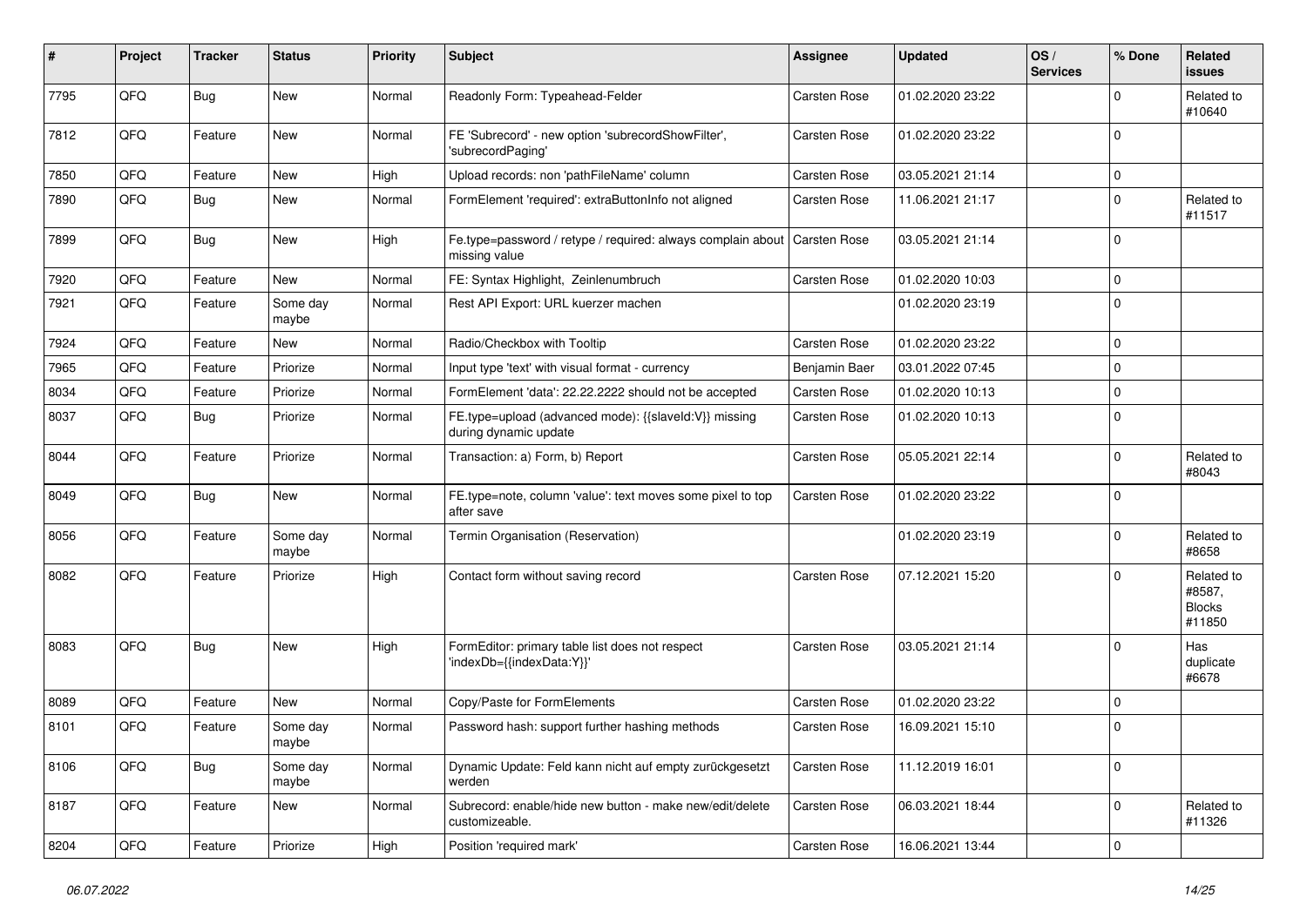| #    | Project | <b>Tracker</b> | <b>Status</b>     | <b>Priority</b> | <b>Subject</b>                                                                                         | <b>Assignee</b>     | <b>Updated</b>   | OS/<br><b>Services</b> | % Done      | Related<br>issues    |
|------|---------|----------------|-------------------|-----------------|--------------------------------------------------------------------------------------------------------|---------------------|------------------|------------------------|-------------|----------------------|
| 8217 | QFQ     | Feature        | <b>New</b>        | Normal          | if-elseif-else construct                                                                               | Carsten Rose        | 16.03.2021 18:41 |                        | $\Omega$    | Related to<br>#10716 |
| 8277 | QFQ     | Feature        | Priorize          | Normal          | fe.parameter.default=                                                                                  | <b>Carsten Rose</b> | 01.02.2020 23:17 |                        | $\Omega$    | Related to<br>#8113  |
| 8316 | QFQ     | Bug            | Feedback          | Normal          | Documentation/Behaviour for Nested Queries and<br>Record-Store confusing                               | Nicola Chiapolini   | 20.11.2019 09:14 |                        | $\Omega$    |                      |
| 8336 | QFQ     | Feature        | New               | Normal          | Form > modified > Close New: a) Optional disable popup, b)<br>custom text, c) mode on save: close stay | <b>Carsten Rose</b> | 01.02.2020 23:22 |                        | 0           | Related to<br>#8335  |
| 8431 | QFQ     | Bug            | New               | High            | autocron.php with wrong path                                                                           | <b>Carsten Rose</b> | 03.05.2021 21:14 |                        | $\mathbf 0$ |                      |
| 8520 | QFQ     | Feature        | Some day<br>maybe | Normal          | Bring QFQ to Composer                                                                                  | Carsten Rose        | 16.09.2021 15:10 |                        | $\Omega$    |                      |
| 8584 | QFQ     | Feature        | Priorize          | Normal          | FE 'Action' - never assign to Container (except Template<br>Group)                                     | <b>Carsten Rose</b> | 01.02.2020 10:13 |                        | $\mathbf 0$ |                      |
| 8585 | QFQ     | Feature        | Priorize          | Normal          | Enhance Error message for 'unknown form'                                                               | Carsten Rose        | 01.02.2020 10:13 |                        | $\mathbf 0$ |                      |
| 8586 | QFQ     | Feature        | Some day<br>maybe | Normal          | QFQ: Enhance Error message for 'record not found'                                                      | <b>Carsten Rose</b> | 16.09.2021 15:10 |                        | $\Omega$    |                      |
| 8668 | QFQ     | Bug            | <b>New</b>        | High            | Pill disabled: dyamic mode 'hidden' not respected - FE is still<br>required                            | <b>Carsten Rose</b> | 03.05.2021 21:14 |                        | $\Omega$    |                      |
| 8702 | QFQ     | Feature        | New               | Normal          | Load Record which is locked: missing user info                                                         | Carsten Rose        | 11.12.2019 16:16 |                        | $\Omega$    | Related to<br>#9789  |
| 8719 | QFQ     | Feature        | New               | Normal          | extraButtonLock: add support for 0/1                                                                   | <b>Carsten Rose</b> | 01.02.2020 23:22 |                        | $\Omega$    |                      |
| 8806 | QFQ     | Feature        | New               | Normal          | SQL Function nl2br                                                                                     | <b>Carsten Rose</b> | 01.02.2020 23:22 |                        | $\mathbf 0$ |                      |
| 8891 | QFQ     | Bug            | New               | High            | formSubmitLog: do not log passwords                                                                    | Enis Nuredini       | 25.03.2022 09:06 |                        | $\Omega$    |                      |
| 8892 | QFQ     | Feature        | Some day<br>maybe | Normal          | Display and Edit SQL Comments in Form Editor                                                           | Carsten Rose        | 11.12.2019 16:01 |                        | $\Omega$    |                      |
| 8894 | QFQ     | Feature        | Some day<br>maybe | Normal          | Documentation Tags Usable in QFQ Application                                                           | <b>Carsten Rose</b> | 11.12.2019 16:01 |                        | $\mathbf 0$ |                      |
| 8962 | QFQ     | Feature        | <b>New</b>        | High            | allow for form fields with identical names                                                             | <b>Carsten Rose</b> | 03.05.2021 21:14 |                        | $\mathbf 0$ |                      |
| 8963 | QFQ     | Feature        | Priorize          | Normal          | Setting values in a store: flexible way                                                                | Carsten Rose        | 05.05.2021 22:10 |                        | $\Omega$    | Related to<br>#8975  |
| 8975 | QFQ     | Feature        | <b>New</b>        | Normal          | Report Notation: 2.0                                                                                   | <b>Carsten Rose</b> | 01.02.2020 23:22 |                        | $\Omega$    | Related to<br>#8963  |
| 9013 | QFG     | Bug            | New               | Normal          | Error in Twig template not handled                                                                     | Carsten Rose        | 20.10.2021 13:43 |                        | 0           |                      |
| 9020 | QFQ     | Bug            | Some day<br>maybe | Normal          | radio mit buttonClass und dynamicUpdate lassen sich nicht<br>kombinieren                               |                     | 11.12.2019 16:01 |                        | $\mathbf 0$ |                      |
| 9024 | QFQ     | Bug            | Some day<br>maybe | Normal          | QFQ Einarbeitung                                                                                       |                     | 01.02.2020 15:56 |                        | 0           |                      |
| 9052 | QFQ     | Feature        | Feedback          | High            | Report: CodeMirror with SQL Syntax Highlight in FE                                                     | Enis Nuredini       | 08.06.2022 10:25 |                        | 0           |                      |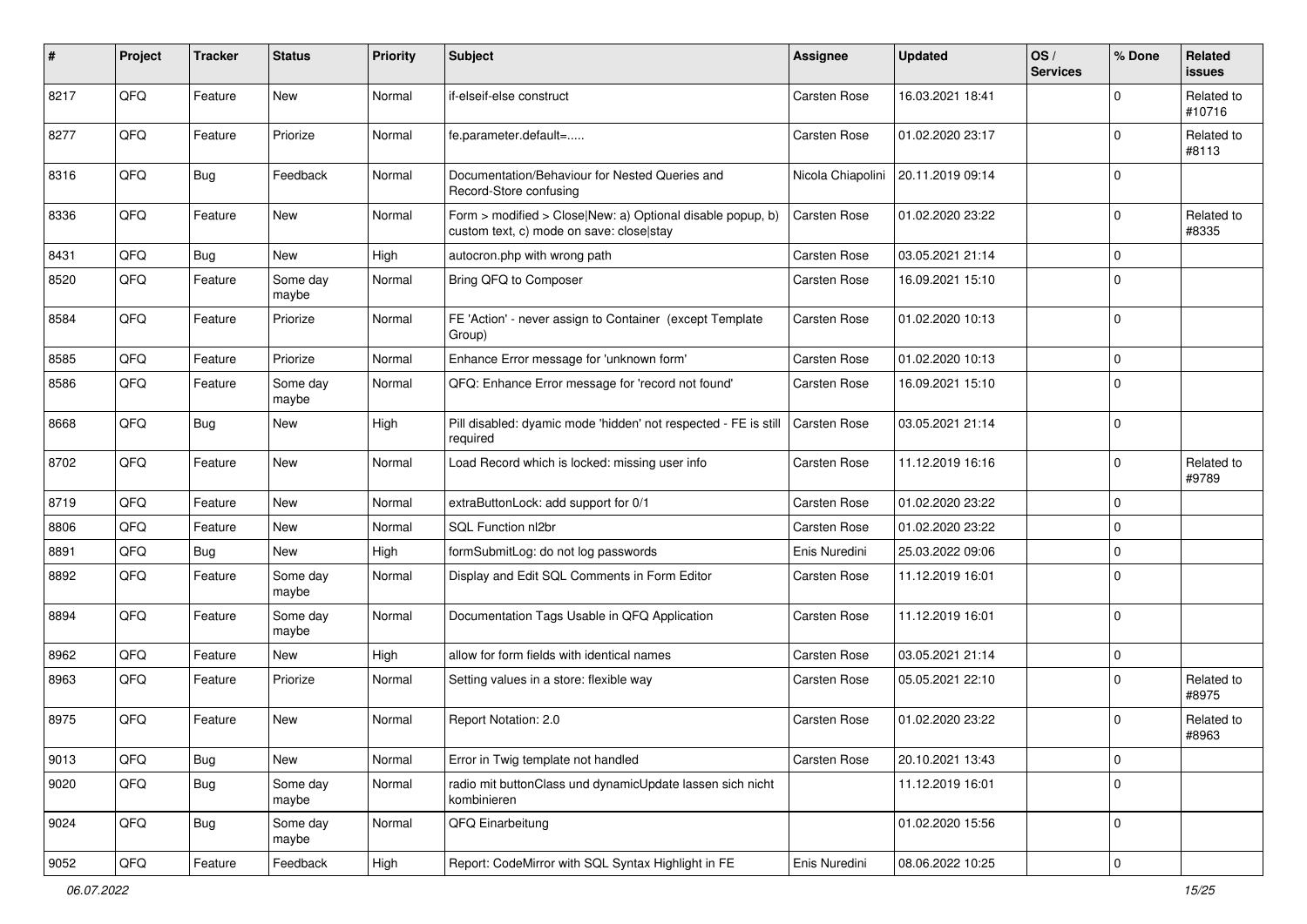| #    | Project | <b>Tracker</b> | <b>Status</b>     | <b>Priority</b> | <b>Subject</b>                                                                  | Assignee            | <b>Updated</b>   | OS/<br><b>Services</b> | % Done      | Related<br><b>issues</b>                     |
|------|---------|----------------|-------------------|-----------------|---------------------------------------------------------------------------------|---------------------|------------------|------------------------|-------------|----------------------------------------------|
| 9077 | QFQ     | <b>Bug</b>     | <b>New</b>        | Normal          | typeAheadSgl: report broken SQL                                                 | <b>Carsten Rose</b> | 29.06.2022 22:35 |                        | $\Omega$    | Related to<br>#4018                          |
| 9121 | QFQ     | <b>Bug</b>     | Priorize          | High            | sip links have r and __dbIndexData set                                          | Carsten Rose        | 12.06.2021 10:41 |                        | $\mathbf 0$ |                                              |
| 9126 | QFQ     | <b>Bug</b>     | Some day<br>maybe | Normal          | hidden Form elements are present in page source                                 |                     | 02.01.2021 18:41 |                        | $\Omega$    |                                              |
| 9127 | QFQ     | <b>Bug</b>     | <b>New</b>        | Normal          | Error Message: change 'roll over' color - text not readable                     | Carsten Rose        | 01.02.2020 23:22 |                        | $\mathbf 0$ |                                              |
| 9128 | QFQ     | Feature        | New               | Normal          | Error Message: not replaced variables- a) replace back to<br>'{{', b) underline | <b>Carsten Rose</b> | 01.02.2020 23:22 |                        | $\Omega$    | Related to<br>#9129                          |
| 9129 | QFQ     | Feature        | <b>New</b>        | Normal          | sqlValidate: Message as notification, not as error                              | <b>Carsten Rose</b> | 01.02.2020 23:22 |                        | $\Omega$    | Related to<br>#9128                          |
| 9130 | QFQ     | Feature        | Some day<br>maybe | Normal          | tablesorter: Automatic Row numbering / Zeilenummer                              | Benjamin Baer       | 01.02.2020 23:22 |                        | $\Omega$    |                                              |
| 9135 | QFQ     | Feature        | Priorize          | Normal          | Progress Bar generic / replace old hourglass download<br>popup                  | Benjamin Baer       | 03.01.2022 07:43 |                        | $\Omega$    |                                              |
| 9136 | QFQ     | Feature        | <b>New</b>        | Normal          | Create ZIP files with dynamic PDFs                                              | <b>Carsten Rose</b> | 01.02.2020 23:22 |                        | $\mathbf 0$ |                                              |
| 9173 | QFQ     | <b>Bug</b>     | Priorize          | Urgent          | Stale Record Lock: Firefox                                                      | Carsten Rose        | 03.05.2021 21:14 |                        | $\Omega$    | Related to<br>#9789                          |
| 9177 | QFQ     | Bug            | <b>New</b>        | Normal          | Bug? QFQ tries to save an action FE, which has real<br>existing column name     | <b>Carsten Rose</b> | 01.02.2020 23:22 |                        | $\Omega$    |                                              |
| 9208 | QFQ     | Feature        | New               | Normal          | Manage 'recent' records                                                         | Carsten Rose        | 01.02.2020 23:22 |                        | $\Omega$    |                                              |
| 9221 | QFQ     | Feature        | New               | Normal          | typeAhead: Zeichenlimite ausschalten                                            | <b>Carsten Rose</b> | 29.06.2022 22:36 |                        | $\Omega$    |                                              |
| 9281 | QFQ     | Bug            | Some day<br>maybe | Normal          | Allow STRICT TRANS TABLES                                                       | Carsten Rose        | 02.01.2021 18:43 |                        | $\mathbf 0$ |                                              |
| 9317 | QFQ     | Bug            | <b>New</b>        | Normal          | FE.type=note: with dynamic show/hidden an empty label<br>causes trouble         | <b>Carsten Rose</b> | 01.02.2020 23:22 |                        | $\Omega$    |                                              |
| 9346 | QFQ     | Feature        | Priorize          | Normal          | beforeSave: check if an upload is given                                         | Carsten Rose        | 11.06.2021 21:18 |                        | $\Omega$    |                                              |
| 9347 | QFQ     | <b>Bug</b>     | <b>New</b>        | High            | FE.type=upload with dynamic show/hidden: required not<br>detected               | Carsten Rose        | 12.06.2021 10:40 |                        | $\Omega$    | Related to<br>#5305,<br>Related to<br>#12398 |
| 9348 | QFQ     | Feature        | <b>New</b>        | Normal          | defaultThumbnailSize: pre render thumbnails                                     | <b>Carsten Rose</b> | 12.06.2021 09:05 |                        | $\Omega$    |                                              |
| 9352 | QFQ     | Feature        | <b>New</b>        | Normal          | FE 'Native' fire slaveld, sqlAfter, sqllns                                      | Carsten Rose        | 01.02.2020 23:22 |                        | $\mathbf 0$ |                                              |
| 9394 | QFQ     | Feature        | Priorize          | Normal          | REST: allow for non numerical ids in get requests                               | <b>Carsten Rose</b> | 05.05.2021 22:10 |                        | $\Omega$    |                                              |
| 9531 | QFQ     | Bug            | <b>New</b>        | High            | FE File: Dynamic Update / modeSql / required detected even<br>it not set        | <b>Carsten Rose</b> | 11.06.2021 20:32 |                        | $\Omega$    | Related to<br>#12398                         |
| 9533 | QFQ     | <b>Bug</b>     | <b>New</b>        | Normal          | FE.type=upload: Check in 'beforeSave' if upload is given                        | Carsten Rose        | 01.02.2020 23:22 |                        | $\Omega$    | Related to<br>#11523                         |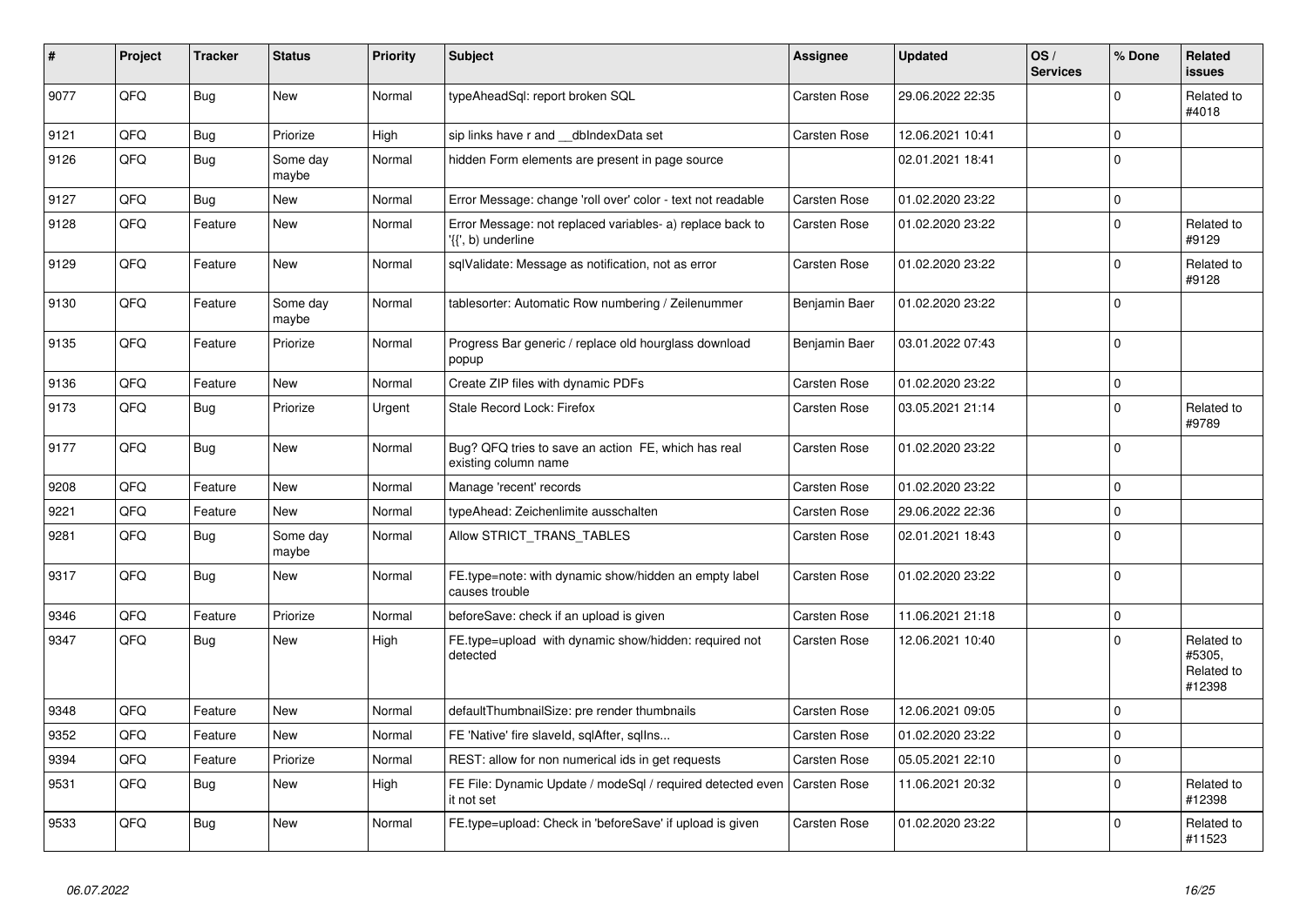| #    | Project | <b>Tracker</b> | <b>Status</b>     | <b>Priority</b> | <b>Subject</b>                                                                                           | <b>Assignee</b>     | <b>Updated</b>   | OS/<br><b>Services</b> | % Done      | Related<br>issues                                                       |
|------|---------|----------------|-------------------|-----------------|----------------------------------------------------------------------------------------------------------|---------------------|------------------|------------------------|-------------|-------------------------------------------------------------------------|
| 9534 | QFQ     | Bug            | Priorize          | Urgent          | FE.type=upload: 'Unknown Mode: ID"                                                                       | Carsten Rose        | 03.05.2021 21:14 |                        | 0           | Related to<br>#9532                                                     |
| 9535 | QFQ     | Bug            | Feedback          | Normal          | Report:  AS '_vertical' - column to wide - vertical >> rot45,<br>rot <sub>90</sub>                       | Benjamin Baer       | 01.02.2020 15:56 |                        | $\Omega$    |                                                                         |
| 9537 | QFQ     | Feature        | <b>New</b>        | Normal          | FormEditor: Edit fieldset in FrontEnd                                                                    | <b>Carsten Rose</b> | 01.02.2020 23:22 |                        | 0           |                                                                         |
| 9548 | QFQ     | Feature        | Feedback          | High            | FormElement: Pattern mismatch - optional report only on<br>focus lost                                    | Benjamin Baer       | 03.05.2021 21:14 |                        | $\Omega$    |                                                                         |
| 9579 | QFQ     | Feature        | Some day<br>maybe | Normal          | Multiform with Process Row                                                                               | Carsten Rose        | 11.12.2019 16:01 |                        | $\Omega$    |                                                                         |
| 9602 | QFQ     | Feature        | <b>New</b>        | Normal          | Form definition as JSON                                                                                  | Carsten Rose        | 01.02.2020 23:21 |                        | $\Omega$    | Related to<br>#9600                                                     |
| 9668 | QFQ     | Feature        | Priorize          | Normal          | Form.mode: rename 'hidden' to 'hide'                                                                     | <b>Carsten Rose</b> | 05.05.2021 22:14 |                        | 0           | Related to<br>#6437                                                     |
| 9669 | QFQ     | Bug            | Some day<br>maybe | Normal          | Checkbox / Template Group: radio/checkbox visible broken<br>after 'add'                                  | <b>Carsten Rose</b> | 16.06.2021 13:47 |                        | $\Omega$    | Related to<br>#8091                                                     |
| 9704 | QFQ     | Feature        | Some dav<br>maybe | Normal          | Thumbnails Generieren beim Splitten von PDF Files                                                        | Carsten Rose        | 11.12.2019 16:01 |                        | $\Omega$    |                                                                         |
| 9706 | QFQ     | Feature        | <b>New</b>        | Normal          | Multi File Upload (hidden template group)                                                                | Carsten Rose        | 01.02.2020 23:22 |                        | $\Omega$    | Related to<br>#7521,<br>Related to<br>#5562,<br>Related to<br>#13330    |
| 9707 | QFQ     | Feature        | <b>New</b>        | Normal          | SIP security: encode pageld and check pageld on decode                                                   | <b>Carsten Rose</b> | 01.02.2020 23:22 |                        | $\Omega$    |                                                                         |
| 9773 | QFQ     | Bug            | <b>New</b>        | Normal          | form.parameter.formModeGlobal=requiredOff                                                                | Carsten Rose        | 01.02.2020 15:56 |                        | $\Omega$    |                                                                         |
| 9777 | QFQ     | Feature        | <b>New</b>        | Normal          | Logging QFQ Variables                                                                                    | <b>Carsten Rose</b> | 16.12.2019 17:17 |                        | $\Omega$    |                                                                         |
| 9781 | QFQ     | Feature        | <b>New</b>        | Normal          | Button: CSS class to make buttons smaller                                                                | Carsten Rose        | 01.02.2020 23:22 |                        | $\Omega$    |                                                                         |
| 9783 | QFQ     | Bug            | <b>New</b>        | Normal          | Email with special characters                                                                            | <b>Carsten Rose</b> | 01.02.2020 23:22 |                        | $\mathbf 0$ |                                                                         |
| 9811 | QFQ     | Feature        | <b>New</b>        | Normal          | Report: tag every n'th row                                                                               | <b>Carsten Rose</b> | 01.02.2020 23:22 |                        | $\mathbf 0$ |                                                                         |
| 9834 | QFQ     | Bug            | Priorize          | Normal          | Input elements with tag 'disabled' are missing on<br>form-submit: server option 'processReadOnly' broken | <b>Carsten Rose</b> | 07.12.2021 16:43 |                        | $\Omega$    | Related to<br>#9691,<br>Related to<br>#5305, Has<br>duplicate<br>#12331 |
| 9853 | QFQ     | Feature        | New               | Normal          | Check das SQL / QFQ / Mail Logfile geschrieben wird                                                      |                     | 09.01.2020 11:15 |                        | $\mathbf 0$ |                                                                         |
| 9855 | QFQ     | Bug            | New               | Normal          | <b>Required Check</b>                                                                                    |                     | 01.02.2020 15:56 |                        | $\mathbf 0$ |                                                                         |
| 9862 | QFQ     | <b>Bug</b>     | Priorize          | Normal          | Failed writing to sql mail qfq.log should throw an exception                                             | Carsten Rose        | 01.02.2020 10:13 |                        | 0           |                                                                         |
| 9898 | QFQ     | Bug            | Feedback          | Normal          | Formular trotz Timeout gespeichert                                                                       | Benjamin Baer       | 01.02.2020 15:56 |                        | $\mathbf 0$ |                                                                         |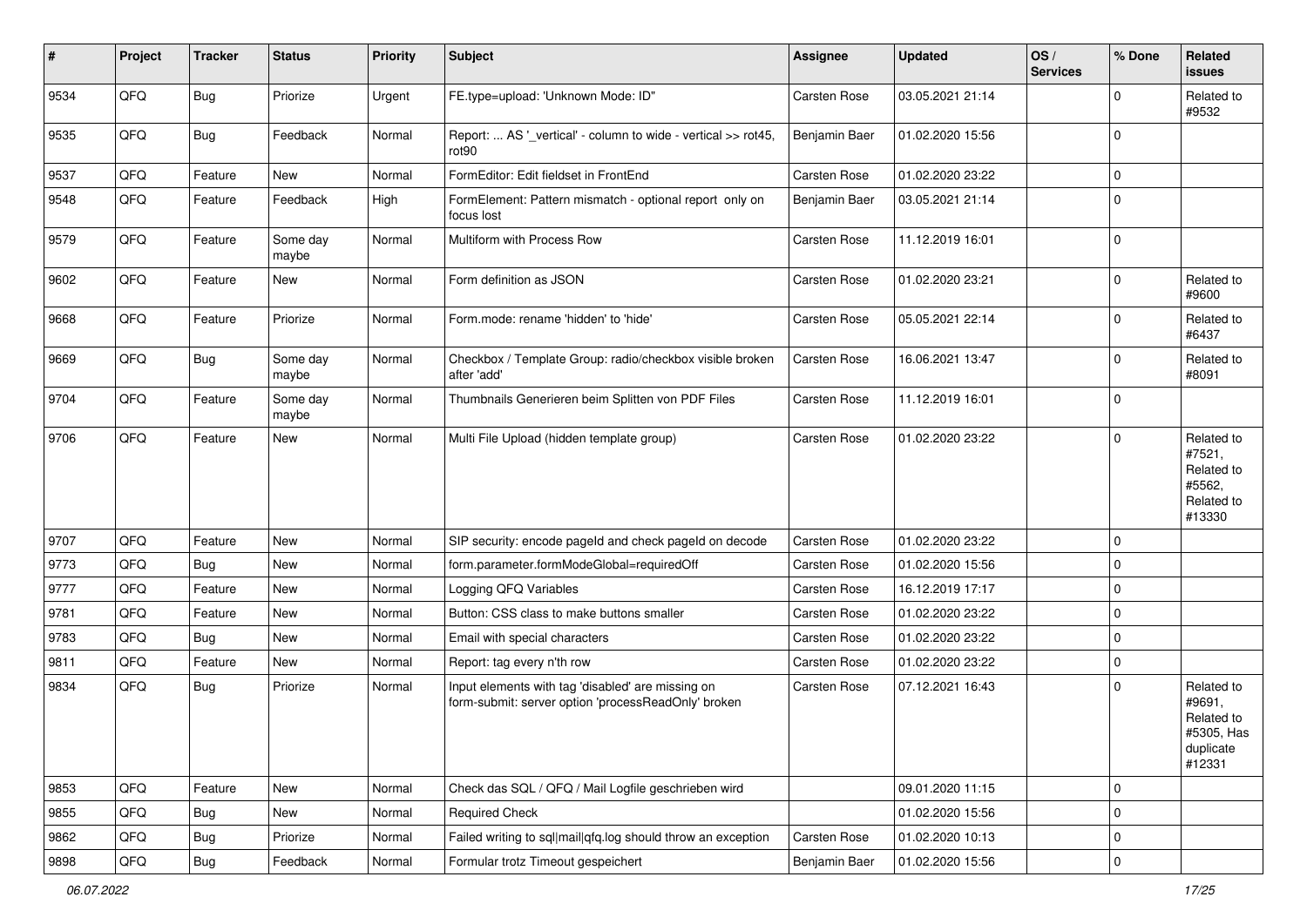| #     | Project | <b>Tracker</b> | <b>Status</b>     | <b>Priority</b> | <b>Subject</b>                                                                                                                        | Assignee            | <b>Updated</b>   | OS/<br><b>Services</b> | % Done      | Related<br>issues                                                      |
|-------|---------|----------------|-------------------|-----------------|---------------------------------------------------------------------------------------------------------------------------------------|---------------------|------------------|------------------------|-------------|------------------------------------------------------------------------|
| 9900  | QFQ     | Feature        | Priorize          | Normal          | Generic API Call: tt-content record >> JSON                                                                                           | Carsten Rose        | 01.02.2020 10:13 |                        | $\mathbf 0$ |                                                                        |
| 9927  | QFQ     | Feature        | New               | Normal          | QFQ Update: a) Update nur machen wenn BE User<br>eingeloggt ist., b) Bei Fehler genaue Meldung welcher<br>Updateschritt Probleme hat. | <b>Carsten Rose</b> | 22.01.2020 12:59 |                        | $\mathbf 0$ |                                                                        |
| 9928  | QFQ     | Feature        | Priorize          | Normal          | SpecialColumnName: a) Deprecated: ' AS "_+tag " ', b)<br>New: ' AS "_ <tag1><tag2>"</tag2></tag1>                                     | <b>Carsten Rose</b> | 01.02.2020 23:17 |                        | $\mathbf 0$ | Related to<br>#9929                                                    |
| 9947  | QFQ     | Bug            | Priorize          | Normal          | Unwanted error message if missing 'typeAheadSqlPrefetch'                                                                              | Carsten Rose        | 01.02.2020 10:13 |                        | $\mathbf 0$ |                                                                        |
| 9958  | QFQ     | Bug            | Priorize          | Normal          | Broken subrecord query: no error message                                                                                              | Carsten Rose        | 05.02.2021 15:15 |                        | $\mathbf 0$ |                                                                        |
| 9968  | QFQ     | Feature        | Priorize          | Normal          | Tooltip in Links for Developer                                                                                                        | <b>Carsten Rose</b> | 01.02.2020 23:17 |                        | $\mathbf 0$ |                                                                        |
| 9975  | QFQ     | Bug            | Priorize          | Normal          | Dropdown Menu: 'r:3' broken                                                                                                           | Carsten Rose        | 01.02.2020 10:13 |                        | $\mathbf 0$ |                                                                        |
| 9983  | QFQ     | Feature        | New               | Normal          | Report Notation: new keyword 'range'                                                                                                  | Carsten Rose        | 01.02.2020 15:55 |                        | $\mathbf 0$ |                                                                        |
| 10003 | QFQ     | Feature        | Priorize          | Normal          | fieldset: stronger visualize group                                                                                                    | Benjamin Baer       | 12.02.2020 08:13 |                        | $\mathbf 0$ |                                                                        |
| 10005 | QFQ     | Feature        | Priorize          | Normal          | Report / special column name:  AS calendar                                                                                            | Carsten Rose        | 03.06.2020 17:28 |                        | $\mathbf 0$ |                                                                        |
| 10011 | QFQ     | Feature        | Priorize          | Normal          | Offer new STORE_TYPO3 Variable 'beUser', 'beEmail'                                                                                    | <b>Carsten Rose</b> | 08.05.2021 09:51 |                        | $\mathbf 0$ | Related to<br>#10012,<br>Related to<br>#12511                          |
| 10012 | QFQ     | Feature        | Priorize          | Normal          | redirectAllMailTo: {{beEmail:T}}                                                                                                      | <b>Carsten Rose</b> | 08.05.2021 09:54 |                        | 0           | Related to<br>#12412,<br>Related to<br>#12413,<br>Related to<br>#10011 |
| 10013 | QFQ     | Feature        | Some day<br>maybe | Normal          | FE.typ=editor: CodeMirror                                                                                                             | Carsten Rose        | 08.06.2022 10:37 |                        | $\Omega$    | Related to<br>#12611,<br>Related to<br>#12490,<br>Related to<br>#7732  |
| 10014 | QFQ     | Feature        | New               | Normal          | Manual.rst: describe behaviour and process order of<br>fillStoreVar, slaveId, sqlBefore,                                              | Carsten Rose        | 01.02.2020 22:31 |                        | 0           |                                                                        |
| 10015 | QFQ     | Feature        | Priorize          | Normal          | Monospace in Textarea                                                                                                                 | Carsten Rose        | 03.02.2020 13:40 |                        | $\mathbf 0$ |                                                                        |
| 10080 | QFQ     | Feature        | New               | Normal          | Popup on 'save' / 'close': configure dialog (answer<br>yes/no/cancle/)                                                                | Carsten Rose        | 28.03.2021 20:52 |                        | $\mathbf 0$ | Is duplicate<br>of #12262                                              |
| 10081 | QFQ     | Bug            | New               | High            | Stale record lock after 'forbidden' character                                                                                         | Carsten Rose        | 03.05.2021 21:12 |                        | $\Omega$    | Related to<br>#10082,<br>Related to<br>#9789                           |
| 10082 | QFQ     | Bug            | New               | Normal          | FE.type=SELECT - 'sanatize' Class                                                                                                     | Carsten Rose        | 07.05.2020 09:36 |                        | $\Omega$    | Related to<br>#10081                                                   |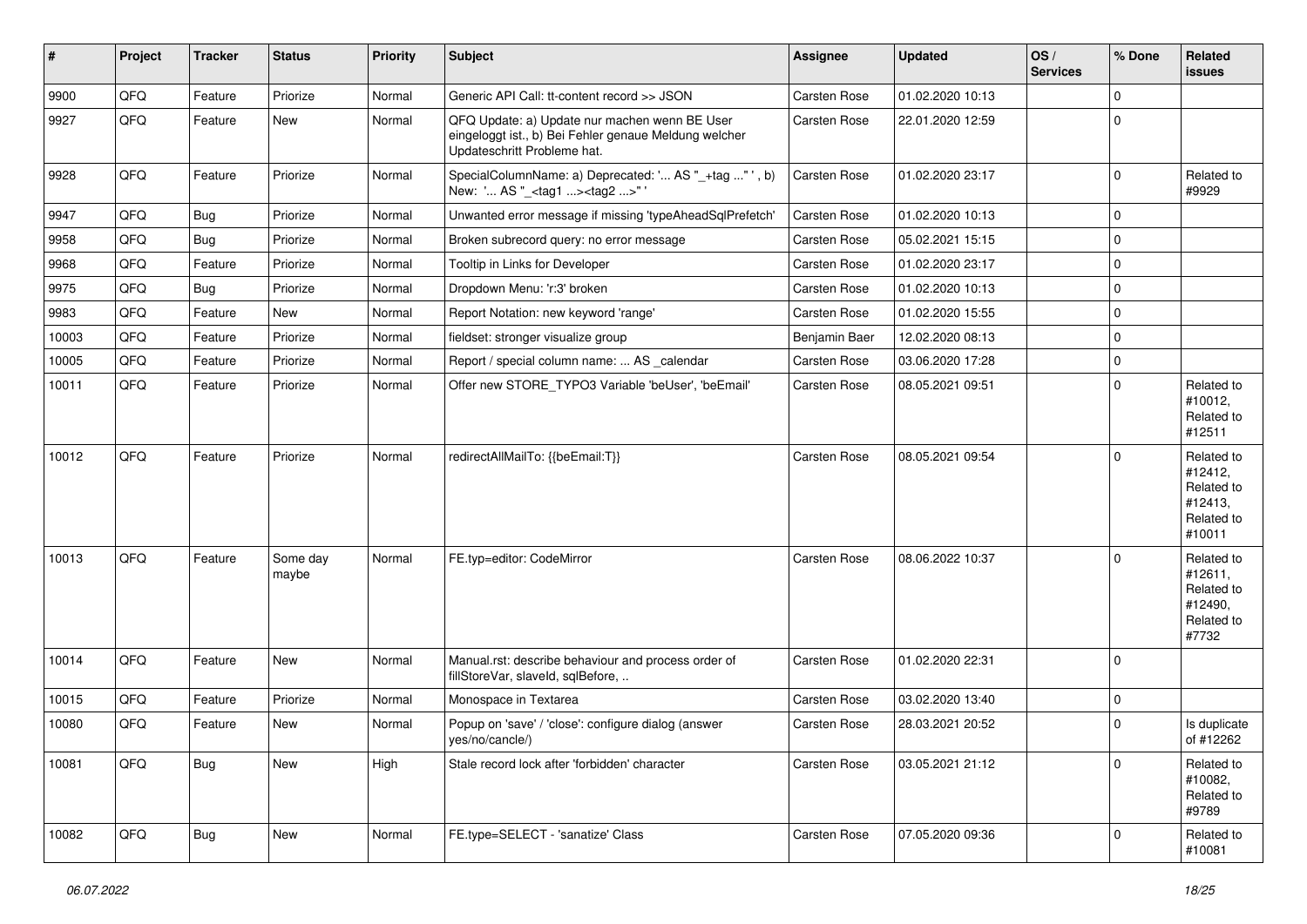| #     | Project | <b>Tracker</b> | <b>Status</b>     | <b>Priority</b> | Subject                                                                             | <b>Assignee</b>     | <b>Updated</b>   | OS/<br><b>Services</b> | % Done      | Related<br>issues                                                    |
|-------|---------|----------------|-------------------|-----------------|-------------------------------------------------------------------------------------|---------------------|------------------|------------------------|-------------|----------------------------------------------------------------------|
| 10095 | QFQ     | Feature        | Some day<br>maybe | Normal          | Generic Gitlab Integration into QFQ                                                 | Carsten Rose        | 16.09.2021 15:10 |                        | $\Omega$    |                                                                      |
| 10114 | QFQ     | Feature        | New               | High            | Symbol (Link): 'G:' (Glyphicon) replaced by 'i:' (icon)                             |                     | 07.12.2021 17:19 |                        | $\Omega$    | Related to<br>#3797,<br>Related to<br>#4194                          |
| 10116 | QFQ     | Feature        | Some day<br>maybe | Normal          | TypeAhead: Tag - show inside 'input' element                                        | <b>Carsten Rose</b> | 16.09.2021 15:09 |                        | $\Omega$    |                                                                      |
| 10119 | QFQ     | Feature        | New               | Normal          | Dropdown (selectlist) & TypeAhead: format and catagorize<br>list                    | Carsten Rose        | 07.05.2020 09:36 |                        | 0           |                                                                      |
| 10124 | QFQ     | Feature        | Feedback          | Normal          | qfq AAI-Login                                                                       | Karin Niffeler      | 07.05.2020 09:36 |                        | 0           |                                                                      |
| 10322 | QFQ     | Bug            | New               | Normal          | FormElement / Radio: missing column 'enum' >> FE not<br>reported                    | <b>Carsten Rose</b> | 07.05.2020 09:37 |                        | $\Omega$    |                                                                      |
| 10324 | QFQ     | Bug            | New               | Normal          | Excel Export mit Template funktioniert nur, wenn Template<br>vor uid kommt          |                     | 30.03.2020 11:20 |                        | $\Omega$    | Related to<br>#10257                                                 |
| 10345 | QFQ     | Feature        | New               | Normal          | Templates - Patterns QFQ Style                                                      |                     | 03.05.2021 21:01 |                        | $\mathbf 0$ | Related to<br>#10713                                                 |
| 10384 | QFQ     | Feature        | <b>New</b>        | Normal          | Parameter Exchange QFQ Instances                                                    |                     | 07.05.2020 09:38 |                        | $\Omega$    |                                                                      |
| 10443 | QFQ     | Feature        | In Progress       | Normal          | Konzept_api / _live                                                                 | <b>Carsten Rose</b> | 07.05.2020 09:39 |                        | $\mathbf 0$ |                                                                      |
| 10463 | QFQ     | Feature        | New               | Normal          | Report_link: expliztes setzen von HTML Tags (Bedarf fuer<br>'data-selenium' & 'id') | Enis Nuredini       | 23.03.2022 09:23 |                        | $\Omega$    | Related to<br>#7648                                                  |
| 10506 | QFQ     | Bug            | <b>New</b>        | High            | Template Group broken on MultiDB instance                                           | Carsten Rose        | 03.05.2021 21:12 |                        | $\Omega$    | Related to<br>#10505                                                 |
| 10508 | QFQ     | Bug            | New               | High            | Multi Form broken on Multi DB Instance                                              | <b>Carsten Rose</b> | 03.05.2021 21:12 |                        | $\mathbf 0$ |                                                                      |
| 10569 | QFQ     | Feature        | Priorize          | Normal          | link blank more safe                                                                | Enis Nuredini       | 25.03.2022 12:44 |                        | $\mathbf 0$ |                                                                      |
| 10588 | QFQ     | Bug            | New               | Normal          | typeahed Tag: Doku anpassen                                                         | Carsten Rose        | 12.11.2020 23:45 |                        | $\Omega$    |                                                                      |
| 10593 | QFQ     | Feature        | New               | Normal          | label2: text behind input element                                                   | <b>Carsten Rose</b> | 16.05.2020 10:57 |                        | $\mathbf 0$ |                                                                      |
| 10640 | QFQ     | <b>Bug</b>     | <b>New</b>        | High            | TypeAhead Tag: FE editierbar trotz readOnly                                         | <b>Carsten Rose</b> | 03.05.2021 21:12 |                        | $\mathbf 0$ | Related to<br>#7795                                                  |
| 10658 | QFQ     | <b>Bug</b>     | New               | Normal          | processReadOnly broken                                                              | <b>Carsten Rose</b> | 27.05.2020 17:55 |                        | $\mathbf 0$ |                                                                      |
| 10661 | QFQ     | <b>Bug</b>     | In Progress       | Normal          | Typo3 Warnungen                                                                     | <b>Carsten Rose</b> | 07.09.2021 13:23 |                        | $\Omega$    | Related to<br>#12440                                                 |
| 10704 | QFQ     | <b>Bug</b>     | New               | Normal          | wkhtml problem rendering fullCalendar.js / fabric.js >><br>successor: puppeteer     | <b>Carsten Rose</b> | 12.11.2020 23:45 |                        | $\Omega$    | Related to<br>#5024,<br>Related to<br>#4650,<br>Related to<br>#10715 |
| 10714 | QFG     | Feature        | New               | Normal          | multi Table Form                                                                    | Carsten Rose        | 16.03.2021 18:44 |                        | $\mathbf 0$ |                                                                      |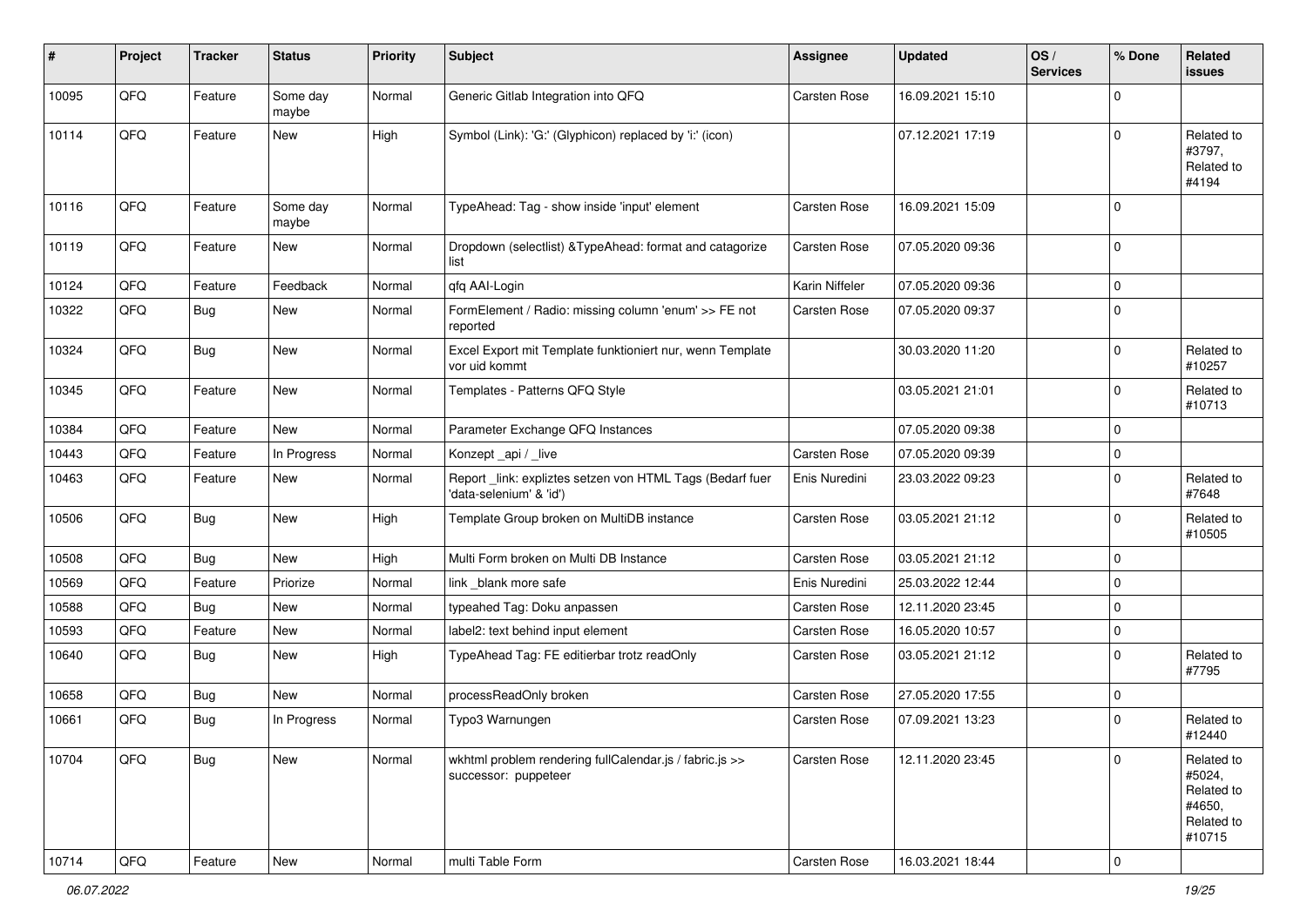| $\sharp$ | Project | <b>Tracker</b> | <b>Status</b>     | <b>Priority</b> | <b>Subject</b>                                                                      | <b>Assignee</b>     | <b>Updated</b>   | OS/<br><b>Services</b> | % Done              | Related<br><b>issues</b>                     |
|----------|---------|----------------|-------------------|-----------------|-------------------------------------------------------------------------------------|---------------------|------------------|------------------------|---------------------|----------------------------------------------|
| 10716    | QFQ     | Feature        | Some day<br>maybe | Normal          | Business Logic mit Externen Skripten                                                | Carsten Rose        | 16.09.2021 15:10 |                        | O                   | Related to<br>#10713,<br>Related to<br>#8217 |
| 10738    | QFQ     | Feature        | Some day<br>maybe | Normal          | CORS headers for external API requests                                              |                     | 10.06.2020 14:00 |                        | $\Omega$            |                                              |
| 10745    | QFQ     | Feature        | Some day<br>maybe | Normal          | <b>Tablesorter Excel Export</b>                                                     | <b>Carsten Rose</b> | 16.09.2021 15:09 |                        | $\Omega$            |                                              |
| 10759    | QFQ     | <b>Bug</b>     | <b>New</b>        | Normal          | emptyMeansNull - Feld falsch aktualisiert                                           |                     | 12.11.2020 23:45 |                        | $\mathbf 0$         |                                              |
| 10763    | QFQ     | Feature        | New               | Normal          | form accessed and submitted despite logout?                                         |                     | 16.06.2020 11:43 |                        | 0                   |                                              |
| 10766    | QFQ     | Bug            | <b>New</b>        | High            | Radiobutton / parameter.buttonClass=btn-default: dynamic<br>update                  |                     | 03.05.2021 21:12 |                        | $\Omega$            | Related to<br>#11237                         |
| 10782    | QFQ     | Feature        | Feedback          | Normal          | Tiny MCE: Image Upload                                                              | Enis Nuredini       | 16.05.2022 23:16 |                        | $\Omega$            | Related to<br>#12452                         |
| 10819    | QFQ     | Feature        | New               | Normal          | Persistent SIP - second try                                                         | <b>Carsten Rose</b> | 29.06.2020 23:02 |                        | $\Omega$            | Related to<br>#6261                          |
| 10874    | QFQ     | Feature        | <b>New</b>        | Normal          | Erstellen eines Foreign Keys in der Tabelle "FormElement"                           |                     | 13.07.2020 10:11 |                        | $\mathbf 0$         |                                              |
| 10890    | QFQ     | Bug            | New               | Normal          | AutoCron hangs                                                                      |                     | 20.07.2020 13:56 |                        | $\mathbf 0$         |                                              |
| 10937    | QFQ     | Bug            | New               | Normal          | Fehler mit abhängigen Select- Feldern beim Positionieren                            | <b>Carsten Rose</b> | 12.11.2020 23:45 |                        | $\Omega$            |                                              |
| 10976    | QFQ     | Feature        | <b>New</b>        | Normal          | Excel Export Verbesserungen                                                         | <b>Carsten Rose</b> | 06.08.2020 10:56 |                        | $\mathbf 0$         |                                              |
| 10979    | QFQ     | Feature        | New               | Normal          | Ajax Calls an API - dataReport                                                      | <b>Carsten Rose</b> | 11.05.2022 12:15 |                        | $\mathbf 0$         |                                              |
| 10996    | QFQ     | Feature        | New               | Normal          | Download video via sip: no seek                                                     | Carsten Rose        | 12.08.2020 14:18 |                        | $\Omega$            |                                              |
| 11036    | QFQ     | Feature        | Some day<br>maybe | Normal          | inline report editor permissions                                                    | <b>Carsten Rose</b> | 16.09.2021 15:09 |                        | $\Omega$            | Related to<br>#11323                         |
| 11057    | QFQ     | Bug            | <b>New</b>        | High            | Checkboxes ohne span.checkmark im Report werden<br>ausgeblendet                     | Benjamin Baer       | 03.05.2021 21:12 |                        | 0                   | Related to<br>#11039                         |
| 11076    | QFQ     | Feature        | In Progress       | Normal          | SELECT  AS _websocket                                                               | <b>Carsten Rose</b> | 30.08.2020 17:49 |                        | $\Omega$            | Related to<br>#13354                         |
| 11080    | QFQ     | Feature        | New               | Normal          | Send MQTT messages                                                                  | Carsten Rose        | 29.08.2020 19:49 |                        | $\mathbf 0$         |                                              |
| 11195    | QFQ     | Bug            | New               | Low             | Dynamic Update: Note not updated if new text is empty<br>(v20.4)                    |                     | 25.09.2020 11:14 |                        | $\mathbf 0$         |                                              |
| 11217    | QFQ     | Feature        | Some day<br>maybe | Normal          | <b>Extend Script Functionality</b>                                                  | Carsten Rose        | 16.09.2021 15:10 |                        | 0                   |                                              |
| 11237    | QFQ     | Bug            | New               | High            | Radiobutton / parameter.buttonClass= btn-default - kein dirty<br>Trigger            | Benjamin Baer       | 03.05.2021 21:12 |                        | $\mathbf 0$         | Related to<br>#10766                         |
| 11239    | QFQ     | Bug            | New               | Normal          | Radiobutton (plain): horizontales Rendern abhängig vom<br>Datentyp in der Datenbank | Carsten Rose        | 30.09.2020 18:37 |                        | 0                   |                                              |
| 11320    | QFG     | Feature        | Priorize          | Normal          | Typo3 Version 10 support                                                            | Carsten Rose        | 05.05.2021 22:09 |                        | $\mathsf{O}\xspace$ |                                              |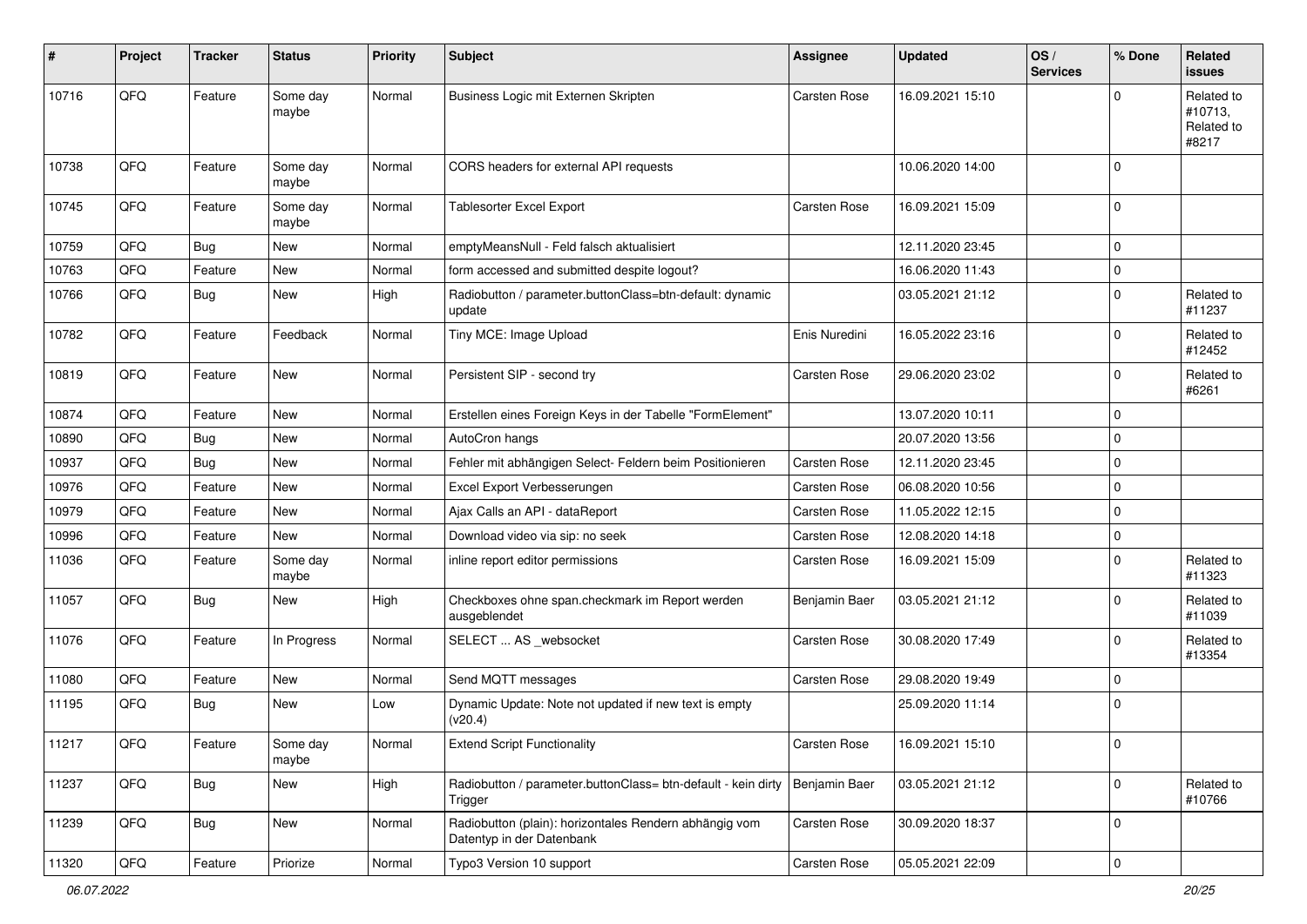| #     | Project | <b>Tracker</b> | <b>Status</b>     | <b>Priority</b> | <b>Subject</b>                                                         | <b>Assignee</b>     | <b>Updated</b>   | OS/<br><b>Services</b> | % Done         | Related<br>issues                                                                                                              |
|-------|---------|----------------|-------------------|-----------------|------------------------------------------------------------------------|---------------------|------------------|------------------------|----------------|--------------------------------------------------------------------------------------------------------------------------------|
| 11322 | QFQ     | Feature        | Some day<br>maybe | Normal          | Form Element JSON - (multiline parameter field)                        | Carsten Rose        | 16.09.2021 15:10 |                        | $\overline{0}$ |                                                                                                                                |
| 11323 | QFQ     | Feature        | Some day<br>maybe | Normal          | Report Frontend Editor Modal + Codemirror                              | <b>Carsten Rose</b> | 16.09.2021 15:10 |                        | $\Omega$       | Related to<br>#11036                                                                                                           |
| 11347 | QFQ     | Bug            | Feedback          | Normal          | If Bedingungen funktionieren nicht korrekt                             | Christoph Fuchs     | 21.03.2021 20:37 |                        | 0              |                                                                                                                                |
| 11460 | QFQ     | Feature        | New               | Normal          | Easier creation of changelog: gitchangelog                             | Carsten Rose        | 12.06.2021 10:20 |                        | $\mathbf 0$    | Related to<br>#13467                                                                                                           |
| 11504 | QFQ     | Feature        | <b>New</b>        | Normal          | Dynamic Update: Button text update for 'Save',' Close' &<br>'Delete'   | Carsten Rose        | 12.11.2020 23:44 |                        | $\overline{0}$ |                                                                                                                                |
| 11516 | QFQ     | Feature        | <b>New</b>        | Normal          | Multi Page Form (Previous/Next Buttons)                                | Carsten Rose        | 16.03.2021 17:52 |                        | 0              |                                                                                                                                |
| 11517 | QFQ     | Bug            | In Progress       | Normal          | extraButtonInfo Broken for multiple FormElements                       | <b>Carsten Rose</b> | 12.05.2022 13:12 |                        | $\mathbf 0$    | Related to<br>#7890,<br>Related to<br>#3811, Has<br>duplicate<br>#10905, Has<br>duplicate<br>#10553, Has<br>duplicate<br>#6779 |
| 11522 | QFQ     | Bug            | <b>New</b>        | Normal          | Aus/Einblenden von Reitern                                             |                     | 13.11.2020 14:58 |                        | $\mathbf 0$    |                                                                                                                                |
| 11523 | QFQ     | Feature        | <b>New</b>        | Normal          | Mit dynamic Update erkennen, ob Upload gemacht wurde                   | <b>Carsten Rose</b> | 13.11.2020 15:07 |                        | $\Omega$       | Related to<br>#9533                                                                                                            |
| 11534 | QFQ     | Feature        | New               | Normal          | Report: Action on selected rows - Table batchprocessing<br>feature     |                     | 18.11.2020 08:15 |                        | $\Omega$       |                                                                                                                                |
| 11535 | QFQ     | Feature        | <b>New</b>        | Normal          | Ability to create SQL columns in frontend QFQ forms                    |                     | 17.11.2020 12:11 |                        | $\mathbf 0$    |                                                                                                                                |
| 11630 | QFQ     | Bug            | Feedback          | High            | Bitte check ob CALL() in 20.11.0 noch so funktioniert wie in<br>20.4.1 | Enis Nuredini       | 28.05.2022 13:45 |                        | $\Omega$       | Related to<br>#11325                                                                                                           |
| 11667 | QFQ     | Bug            | <b>New</b>        | Normal          | MySQL mariadb-server-10.3: Incorrect datetime value                    | <b>Carsten Rose</b> | 03.05.2021 20:48 |                        | $\Omega$       |                                                                                                                                |
| 11668 | QFQ     | Bug            | New               | Normal          | Play function.sql - problem with mysql                                 | <b>Carsten Rose</b> | 03.05.2021 20:48 |                        | $\mathbf 0$    |                                                                                                                                |
| 11695 | QFQ     | <b>Bug</b>     | <b>New</b>        | Normal          | MultiForm required FE Error                                            | Carsten Rose        | 04.12.2020 13:34 |                        | $\Omega$       |                                                                                                                                |
| 11702 | QFQ     | Feature        | New               | Normal          | HTML Special Char makes no sense for 'allbut' if '&' is<br>forbidden   | <b>Carsten Rose</b> | 07.12.2021 16:35 |                        | $\Omega$       | Related to<br>#5112,<br>Related to<br>#14320                                                                                   |
| 11715 | QFG     | <b>Bug</b>     | New               | Normal          | acceptZeroAsRequired and requiredOffButMark do not<br>coincide         |                     | 08.12.2020 12:13 |                        | $\mathbf 0$    |                                                                                                                                |
| 11716 | QFQ     | Feature        | New               | Normal          | Form an beliebiger Stelle im Report anzeigen                           |                     | 09.12.2020 09:47 |                        | 0              |                                                                                                                                |
| 11747 | QFQ     | Feature        | New               | Normal          | Maintenance Page with Redirect                                         | Carsten Rose        | 03.05.2021 20:47 |                        | $\mathbf 0$    | Related to<br>#11741                                                                                                           |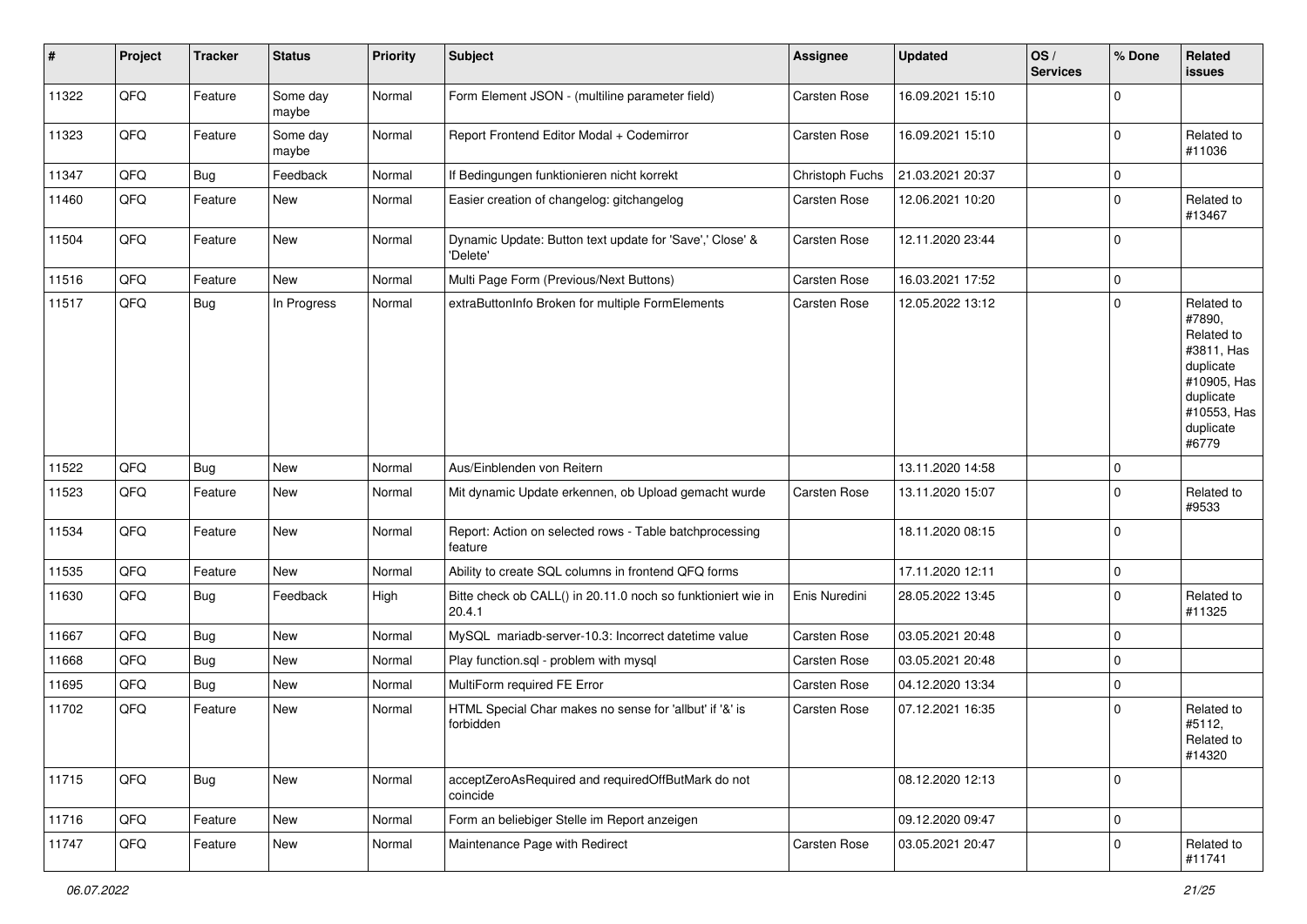| #     | Project | <b>Tracker</b> | <b>Status</b> | <b>Priority</b> | <b>Subject</b>                                                                                                      | <b>Assignee</b>                                        | <b>Updated</b>      | OS/<br><b>Services</b> | % Done      | Related<br><b>issues</b>                      |                      |
|-------|---------|----------------|---------------|-----------------|---------------------------------------------------------------------------------------------------------------------|--------------------------------------------------------|---------------------|------------------------|-------------|-----------------------------------------------|----------------------|
| 11752 | QFQ     | Bug            | New           | Normal          | checkbox renders multiple input elements with same name                                                             | <b>Carsten Rose</b>                                    | 17.12.2020 14:58    |                        | $\Omega$    | Related to<br>#11750                          |                      |
| 11775 | QFQ     | Feature        | <b>New</b>    | Normal          | Subrecord Tooltip pro Feld                                                                                          | <b>Carsten Rose</b>                                    | 18.12.2020 15:22    |                        | $\Omega$    | Related to<br>#11955                          |                      |
| 11850 | QFQ     | Feature        | <b>New</b>    | Urgent          | Wizard Form: basierend auf einer Tabelle eine Form<br>anlegen.                                                      |                                                        | 03.05.2021 21:12    |                        | $\Omega$    | Blocked by<br>#8082                           |                      |
| 11892 | QFQ     | Feature        | New           | Normal          | tablesorter: columns with links are hard to order - new<br>qualifier 'Y: <ord>'</ord>                               | Enis Nuredini                                          | 23.03.2022 09:22    |                        | 0           |                                               |                      |
| 11893 | QFQ     | Feature        | New           | High            | Broken SIP: a) only report one time, b) only report in main<br>column                                               | <b>Carsten Rose</b>                                    | 12.05.2021 12:13    |                        | $\Omega$    | Related to<br>#12532,<br>Related to<br>#14187 |                      |
| 11955 | QFQ     | Feature        | <b>New</b>    | Normal          | subrecord: new title option to set <th> attributes - e.g. to<br/>customize tablesorter options.</th>                | attributes - e.g. to<br>customize tablesorter options. | <b>Carsten Rose</b> | 03.05.2021 20:47       |             | $\Omega$                                      | Related to<br>#11775 |
| 11980 | QFQ     | Feature        | In Progress   | Normal          | protected verzeichnis MUSS geschützt werden                                                                         | <b>Carsten Rose</b>                                    | 07.09.2021 13:30    |                        | $\mathbf 0$ |                                               |                      |
| 12023 | QFQ     | Feature        | New           | Normal          | MySQL Stored Precdure: QDECODESPECIALCHAR()                                                                         | <b>Carsten Rose</b>                                    | 16.02.2021 11:16    |                        | $\Omega$    | Related to<br>#12022                          |                      |
| 12024 | QFQ     | Feature        | New           | Normal          | Excel Export: text columns by default decode<br>htmlspeciachar()                                                    | <b>Carsten Rose</b>                                    | 17.02.2021 23:55    |                        | $\Omega$    | Related to<br>#12022                          |                      |
| 12038 | QFQ     | Feature        | New           | Normal          | a) STORE_VAR: filenameOnlyStripUniq, b) SP:<br>QSTRIPUNIQ()                                                         |                                                        | 17.02.2021 23:55    |                        | 0           |                                               |                      |
| 12039 | QFQ     | Feature        | <b>New</b>    | Normal          | Missing htmlSpecialChar() in pre processing on form submit                                                          |                                                        | 18.02.2021 00:09    |                        | $\Omega$    | Related to<br>#14320                          |                      |
| 12040 | QFQ     | Bug            | New           | Normal          | FE Mode 'hidden' für zwei FEs auf einer Zeile                                                                       | <b>Carsten Rose</b>                                    | 18.02.2021 10:13    |                        | $\mathbf 0$ |                                               |                      |
| 12045 | QFQ     | Bug            | New           | Normal          | templateGroup afterSave FE: Aufruf ohne<br>sglHonorFormElements funktioniert nicht                                  | Carsten Rose                                           | 18.02.2021 16:33    |                        | $\mathbf 0$ |                                               |                      |
| 12066 | QFQ     | Bug            | New           | High            | enterAsSubmit: Forward wird nicht ausgeführt                                                                        | Enis Nuredini                                          | 29.05.2022 09:23    |                        | $\mathbf 0$ |                                               |                      |
| 12109 | QFQ     | Feature        | <b>New</b>    | Normal          | Donwload Link: Plain, SIP, Persistent Link, Peristent SIP -<br>new notation                                         | Carsten Rose                                           | 03.05.2021 20:45    |                        | $\mathbf 0$ | Related to<br>#12085                          |                      |
| 12119 | QFQ     | Feature        | <b>New</b>    | Normal          | AS paged: error message missing if there ist no 'r' argument.                                                       | Carsten Rose                                           | 03.05.2021 20:51    |                        | $\Omega$    |                                               |                      |
| 12133 | QFQ     | Bug            | <b>New</b>    | Normal          | NPM, phpSpreadSheet aktualisieren                                                                                   | <b>Carsten Rose</b>                                    | 15.03.2021 09:04    |                        | $\mathbf 0$ |                                               |                      |
| 12135 | QFQ     | Feature        | New           | Normal          | Subrecord: Notiz                                                                                                    |                                                        | 24.04.2021 16:58    |                        | $\mathbf 0$ |                                               |                      |
| 12146 | QFQ     | Feature        | New           | Normal          | Autocron Job: Anzeigen wann der naechste Job ausgefuehrt   Carsten Rose<br>wird, resp das er nicht ausgefuehrt wird |                                                        | 15.03.2021 15:23    |                        | 0           |                                               |                      |
| 12156 | QFQ     | Feature        | New           | Normal          | Form: Optional disable 'leave page'                                                                                 |                                                        | 03.05.2021 20:45    |                        | $\mathbf 0$ |                                               |                      |
| 12162 | QFQ     | Feature        | New           | Normal          | FE.type=sendmail: personalized mailing (several mails) via<br>template                                              | Carsten Rose                                           | 03.05.2021 20:45    |                        | 0           |                                               |                      |
| 12163 | QFQ     | Feature        | New           | Normal          | Checkbox: table wrap                                                                                                | Carsten Rose                                           | 03.05.2021 20:51    |                        | $\mathbf 0$ |                                               |                      |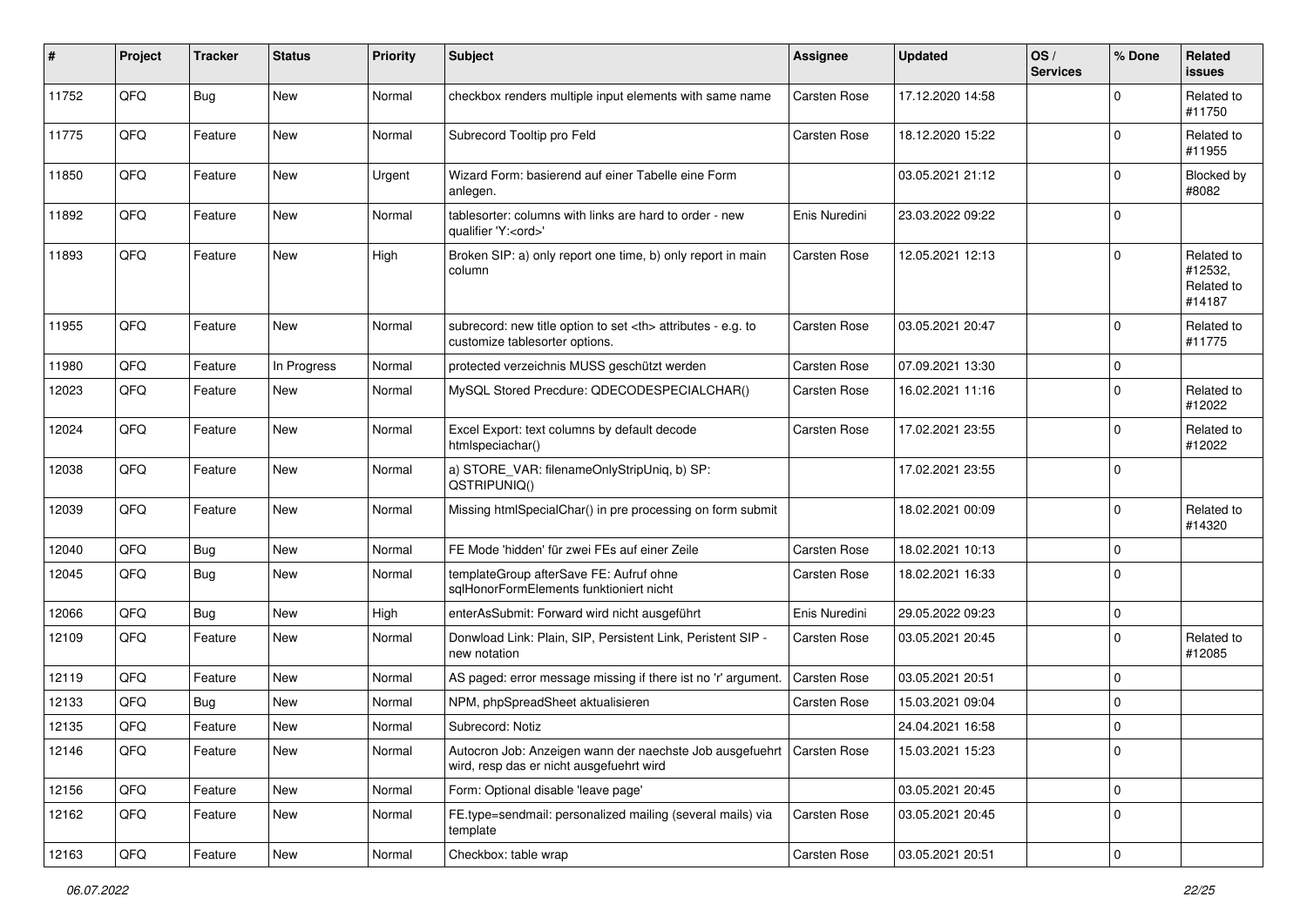| $\sharp$ | Project | <b>Tracker</b> | <b>Status</b>     | <b>Priority</b> | <b>Subject</b>                                                                                                 | <b>Assignee</b>     | <b>Updated</b>   | OS/<br><b>Services</b> | % Done      | Related<br><b>issues</b>                                                    |
|----------|---------|----------------|-------------------|-----------------|----------------------------------------------------------------------------------------------------------------|---------------------|------------------|------------------------|-------------|-----------------------------------------------------------------------------|
| 12186    | QFQ     | Feature        | New               | High            | TinyMCE Config für Objekte                                                                                     | Carsten Rose        | 07.12.2021 17:19 |                        | $\Omega$    | <b>Blocks</b><br>#12632                                                     |
| 12187    | QFQ     | Bug            | New               | Normal          | Trigger FormAsFile() via Report: probably problem with multi<br>DB setup                                       | <b>Carsten Rose</b> | 20.03.2021 21:20 |                        | 0           |                                                                             |
| 12262    | QFQ     | Feature        | ToDo              | Normal          | Form buttons on top: more customable                                                                           | Enis Nuredini       | 17.06.2022 10:44 |                        | $\Omega$    | Related to<br>#13945, Has<br>duplicate<br>#4046, Has<br>duplicate<br>#10080 |
| 12269    | QFQ     | Feature        | New               | Normal          | 2FA - Login                                                                                                    | Carsten Rose        | 03.05.2021 20:45 |                        | $\Omega$    |                                                                             |
| 12315    | QFQ     | Feature        | Some day<br>maybe | Normal          | Form History (Diffs) / Backups                                                                                 | <b>Carsten Rose</b> | 16.09.2021 15:10 |                        | $\mathbf 0$ |                                                                             |
| 12325    | QFQ     | Bug            | Priorize          | Normal          | MultiDB form.dblndex not working for report syntax                                                             | <b>Carsten Rose</b> | 07.09.2021 13:37 |                        | $\Omega$    | Related to<br>#12145,<br>Related to<br>#12314                               |
| 12327    | QFQ     | Bug            | New               | Normal          | Copy to clipboard: Glyphicon can not be changed                                                                | <b>Carsten Rose</b> | 27.12.2021 17:59 |                        | $\mathbf 0$ |                                                                             |
| 12330    | QFQ     | Feature        | New               | Normal          | Copy to input field / text area / TinyMCE                                                                      | <b>Carsten Rose</b> | 07.04.2021 09:01 |                        | $\mathbf 0$ |                                                                             |
| 12337    | QFQ     | Feature        | Some day<br>maybe | Normal          | Database.php: better caching                                                                                   | <b>Carsten Rose</b> | 16.09.2021 15:10 |                        | $\Omega$    |                                                                             |
| 12395    | QFQ     | Bug            | ToDo              | High            | QFQ Function: Result two times shown                                                                           | <b>Carsten Rose</b> | 18.02.2022 08:59 |                        | $\Omega$    |                                                                             |
| 12400    | QFQ     | Feature        | <b>New</b>        | Normal          | Tutorial ist in QFQ Doku, Wird in der Suche gefunden, es<br>gibt aber kein Menupunkt - Inhalt ueberpruefen     | <b>Carsten Rose</b> | 03.05.2021 20:45 |                        | 0           |                                                                             |
| 12412    | QFQ     | Feature        | New               | Normal          | Action/Escape qualifier 'e' (empty), '0': if given, an empty<br>string (or '0') will be treated as 'not found' | <b>Carsten Rose</b> | 08.05.2021 09:40 |                        | $\Omega$    | Related to<br>#12413,<br>Related to<br>#10012                               |
| 12413    | QFQ     | Feature        | New               | Normal          | STORE_TYPO3: enhance for {{be_users.email:T}},<br>{{fe users.email:T}}                                         | <b>Carsten Rose</b> | 03.05.2021 20:45 |                        | $\Omega$    | Related to<br>#12412,<br>Related to<br>#10012                               |
| 12439    | QFQ     | Feature        | In Progress       | Normal          | TinyMCE Paste from Word & Character Count/Limit                                                                | <b>Carsten Rose</b> | 05.05.2021 22:15 |                        | $\mathbf 0$ |                                                                             |
| 12452    | QFQ     | Feature        | Priorize          | Normal          | BaseURL: alsways with '/' at the end                                                                           | Carsten Rose        | 19.06.2022 13:45 |                        | $\Omega$    | Related to<br>#10782                                                        |
| 12463    | QFQ     | <b>Bug</b>     | ToDo              | High            | QFQ Function: 'function' and 'sql' on same level - output of<br>sql is shown two times.                        | Carsten Rose        | 15.12.2021 16:31 |                        | $\mathbf 0$ |                                                                             |
| 12465    | QFQ     | Feature        | New               | Normal          | QFQ Function: use in FE to fill StoreRecord                                                                    | Carsten Rose        | 05.05.2021 21:58 |                        | $\mathbf 0$ |                                                                             |
| 12468    | QFQ     | <b>Bug</b>     | New               | Urgent          | Form: update Form.title after save                                                                             | Carsten Rose        | 03.05.2021 21:12 |                        | $\mathbf 0$ |                                                                             |
| 12474    | QFQ     | Feature        | New               | Normal          | Check BaseConfigURL if it is given and the the last char is '/'                                                | <b>Carsten Rose</b> | 03.05.2021 20:45 |                        | $\mathbf 0$ |                                                                             |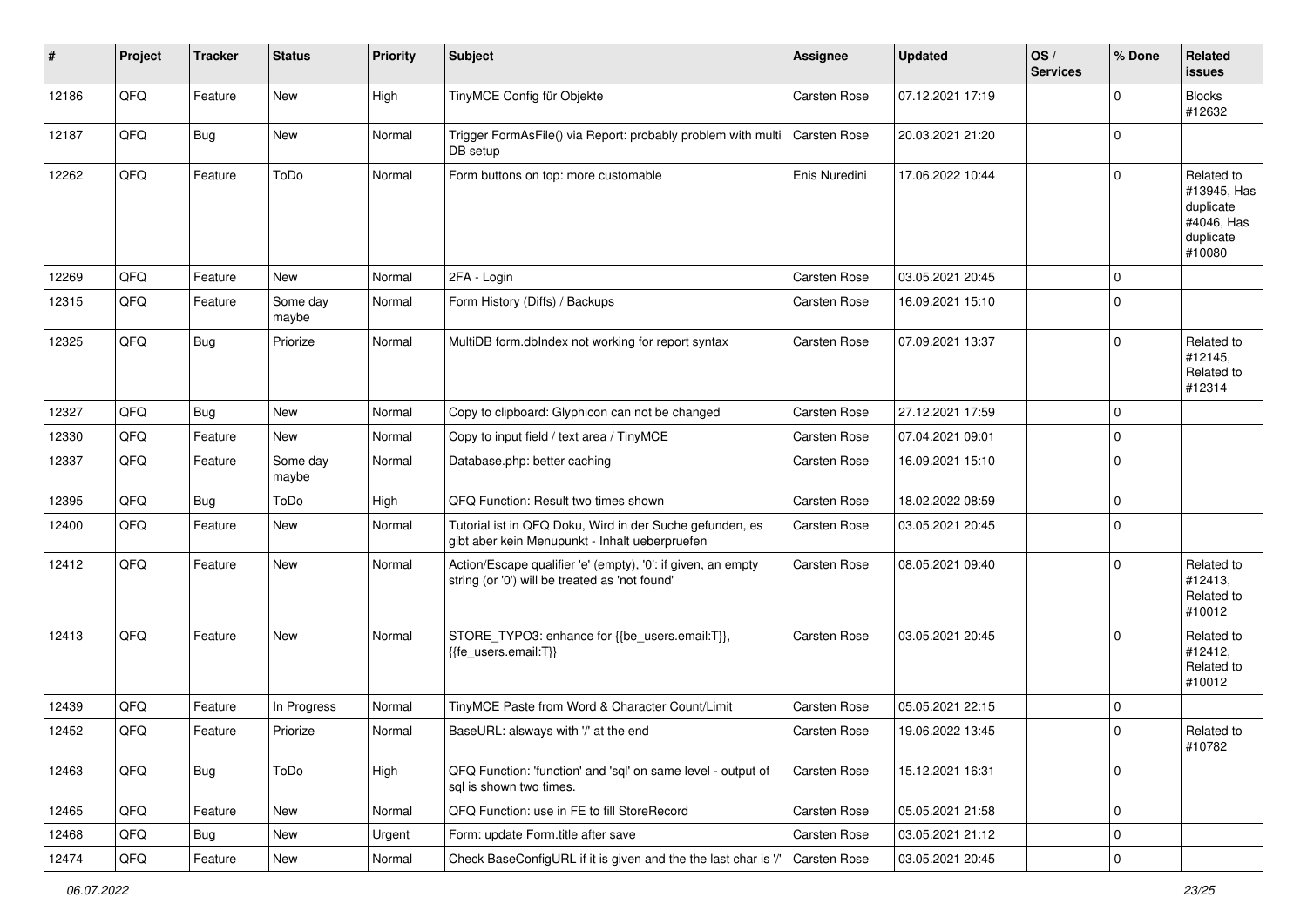| #     | Project | <b>Tracker</b> | <b>Status</b>     | <b>Priority</b> | <b>Subject</b>                                                                                                                                      | Assignee            | <b>Updated</b>   | OS/<br><b>Services</b> | % Done      | Related<br><b>issues</b>                                              |
|-------|---------|----------------|-------------------|-----------------|-----------------------------------------------------------------------------------------------------------------------------------------------------|---------------------|------------------|------------------------|-------------|-----------------------------------------------------------------------|
| 12476 | QFQ     | Feature        | New               | Normal          | clearMe: a) should trigger 'dirty', b) sticky on textarea resize                                                                                    | Benjamin Baer       | 04.01.2022 08:40 |                        | $\Omega$    | Related to<br>#9528                                                   |
| 12477 | QFQ     | Feature        | <b>New</b>        | Normal          | Support for refactoring: Form, FormElement, diverse<br>Tabellen/Spalten, tt-content Records                                                         | Carsten Rose        | 03.05.2021 20:45 |                        | $\Omega$    |                                                                       |
| 12480 | QFQ     | Feature        | New               | Normal          | If QFQ upgrade is running, block further request                                                                                                    | Carsten Rose        | 03.05.2021 20:45 |                        | $\mathbf 0$ |                                                                       |
| 12490 | QFQ     | Feature        | <b>New</b>        | Normal          | Loading Plugins in QFQ - see what tinymce does. (lazy<br>loading)                                                                                   | Benjamin Baer       | 08.06.2022 10:37 |                        | $\Omega$    | Related to<br>#12611,<br>Related to<br>#10013,<br>Related to<br>#7732 |
| 12503 | QFQ     | Feature        | Priorize          | Normal          | Detect dangerous UPDATE statement with missing WHERE                                                                                                | <b>Carsten Rose</b> | 05.05.2021 22:09 |                        | $\Omega$    |                                                                       |
| 12504 | QFQ     | Feature        | Priorize          | Normal          | sql.log: report fe.id                                                                                                                               | Carsten Rose        | 05.05.2021 22:09 |                        | $\mathbf 0$ |                                                                       |
| 12508 | QFQ     | <b>Bug</b>     | In Progress       | High            | gfg Form: sendMail                                                                                                                                  | Karin Niffeler      | 19.03.2022 17:48 |                        | $\Omega$    |                                                                       |
| 12512 | QFQ     | <b>Bug</b>     | <b>New</b>        | Normal          | Some MySQL Installation can't use 'stored procedures'                                                                                               | <b>Carsten Rose</b> | 19.03.2022 17:48 |                        | $\Omega$    |                                                                       |
| 12513 | QFQ     | <b>Bug</b>     | New               | High            | Implement server side check of maxlength                                                                                                            | Carsten Rose        | 07.12.2021 17:19 |                        | $\Omega$    |                                                                       |
| 12520 | QFQ     | Bug            | New               | Normal          | Switch FE User: still active even FE User session expired                                                                                           | Carsten Rose        | 19.03.2022 17:48 |                        | $\mathbf 0$ |                                                                       |
| 12532 | QFQ     | Feature        | <b>New</b>        | High            | SIP-Parameter bei Seitenaufruf in Browser-Console<br>anzeigen                                                                                       | <b>Carsten Rose</b> | 07.12.2021 17:19 |                        | $\Omega$    | Related to<br>#11893,<br>Related to<br>#14187                         |
| 12544 | QFQ     | Feature        | <b>New</b>        | High            | a) ' AS _link' new also as ' AS _format', b) sortierung via<br>'display: none;', c) ' format' benoeitgt nicht zwingend<br>u/U/p/m/z/d               | <b>Carsten Rose</b> | 14.12.2021 16:03 |                        | $\Omega$    |                                                                       |
| 12545 | QFQ     | Bug            | New               | Urgent          | sql.log not created / updated                                                                                                                       | <b>Carsten Rose</b> | 14.12.2021 16:02 |                        | $\mathbf 0$ |                                                                       |
| 12546 | QFQ     | Bug            | Feedback          | Normal          | Branch 'Development' - Unit Tests mit dirty workaround<br>angepasst                                                                                 | Carsten Rose        | 19.03.2022 17:48 |                        | $\Omega$    |                                                                       |
| 12556 | QFQ     | Feature        | <b>New</b>        | Normal          | Pills Title: colored = static or dynamic on allrequiredgiven                                                                                        | Benjamin Baer       | 19.03.2022 17:49 |                        | $\Omega$    |                                                                       |
| 12581 | QFQ     | Bug            | New               | Normal          | Form.forward=close: Record 'new' in new browser tab ><br>save (& close) >> Form is not reloaded with new created<br>record id and stays in mode=new | <b>Carsten Rose</b> | 19.03.2022 17:48 |                        | $\mathbf 0$ |                                                                       |
| 12603 | QFQ     | Feature        | <b>New</b>        | Normal          | Dropdown (Select), Radio, checkbox:<br>itemListAlways={{!SELECT key, value}}                                                                        | <b>Carsten Rose</b> | 19.03.2022 17:47 |                        | $\Omega$    |                                                                       |
| 12611 | QFQ     | Feature        | Some day<br>maybe | Normal          | Refactoring: Bootstrap with Lazy Loading                                                                                                            | Carsten Rose        | 08.06.2022 10:37 |                        | $\Omega$    | Related to<br>#12490,<br>Related to<br>#10013,<br>Related to<br>#7732 |